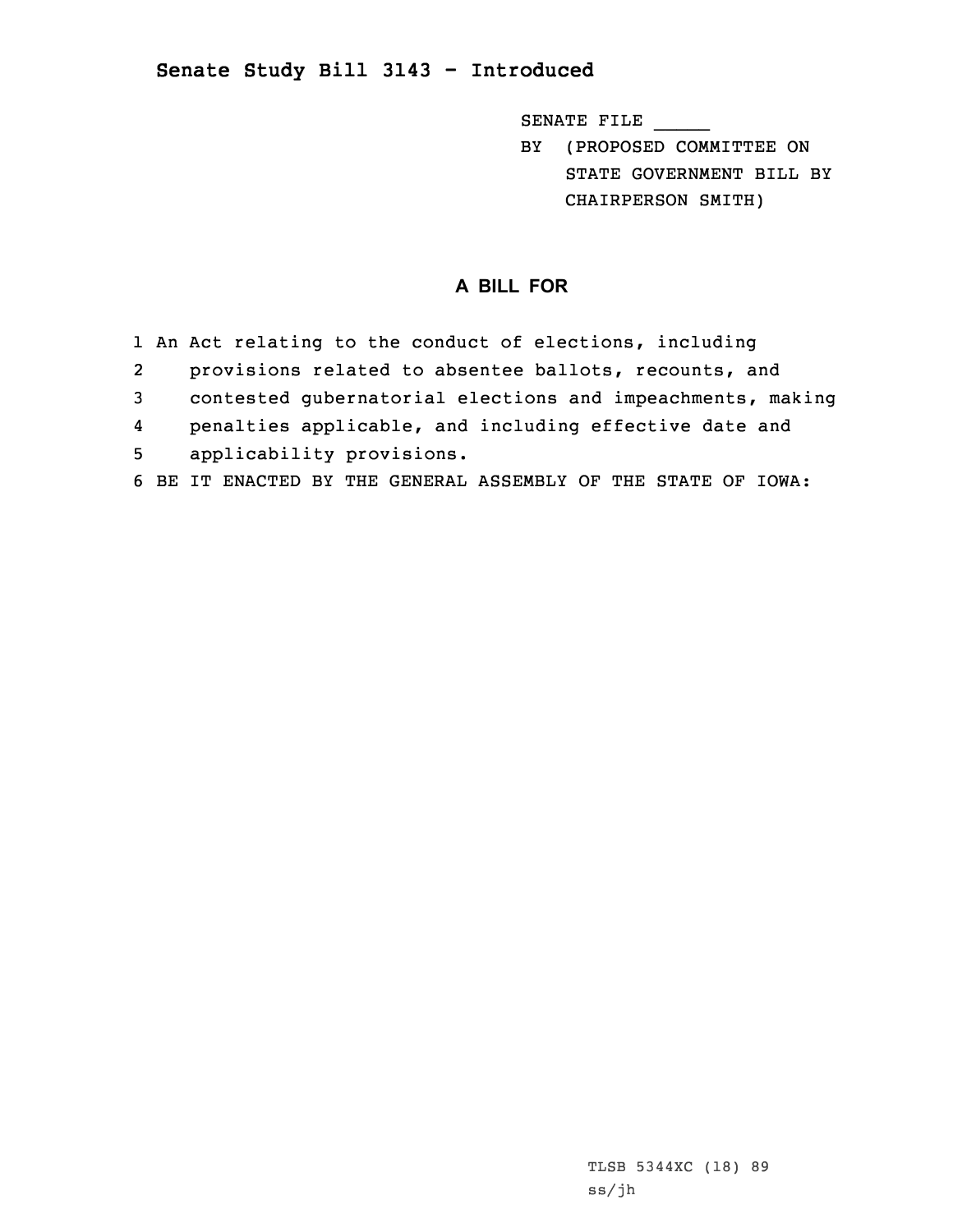1

 Section 1. Section 43.20, subsection 1, Code 2022, is amended to read as follows: 1. *a.* Except as provided in paragraph *"b"*, nomination Nomination papers shall be signed by eligible electors as provided in [section](https://www.legis.iowa.gov/docs/code/2022/45.1.pdf) 45.1. *b.* Nomination papers for an office to be filled by the voters of the county or for the office of county supervisor elected from <sup>a</sup> district within the county, shall be signed 9 by at least two percent of the party vote in the county or 10 supervisor district, as shown by the last general election, or ll <del>by at least one hundred persons, whichever is less.</del> 12 Sec. 2. Section 43.56, subsection 1, paragraph c, Code 2022, is amended to read as follows: 14 *c.* <sup>A</sup> third person mutually agreeable to the board members 15 designated by the candidates One person who is a precinct election official selected by the chief judge of the judicial district in which the canvass occurs at or before the time the board is required to convene. Sec. 3. Section 43.78, subsection 5, paragraph b, Code 2022, is amended to read as follows: 21 *b.* In the office of the appropriate commissioner, at least 22 <del>sixty-four</del> sixty-seven days before the date of the election. Sec. 4. Section 43.92, Code 2022, is amended to read as 24 follows: **43.92 Date of caucus published.** 1. The date, time, and place of each precinct caucus of <sup>a</sup> political party shall be published at least twice in at least one newspaper of general circulation in the precinct. The first publication shall be made not more than fifteen days nor less than seven days before the date of the caucus and the second shall be made not more than seven days before and not later than the date of the caucus. Such publication shall also state in substance that each voter affiliated with the

34 specified political party may attend the precinct caucus. 35 Publication in <sup>a</sup> news item or advertisement in such newspaper

 $-1-$ 

LSB 5344XC (18) 89  $ss/jh$  1/32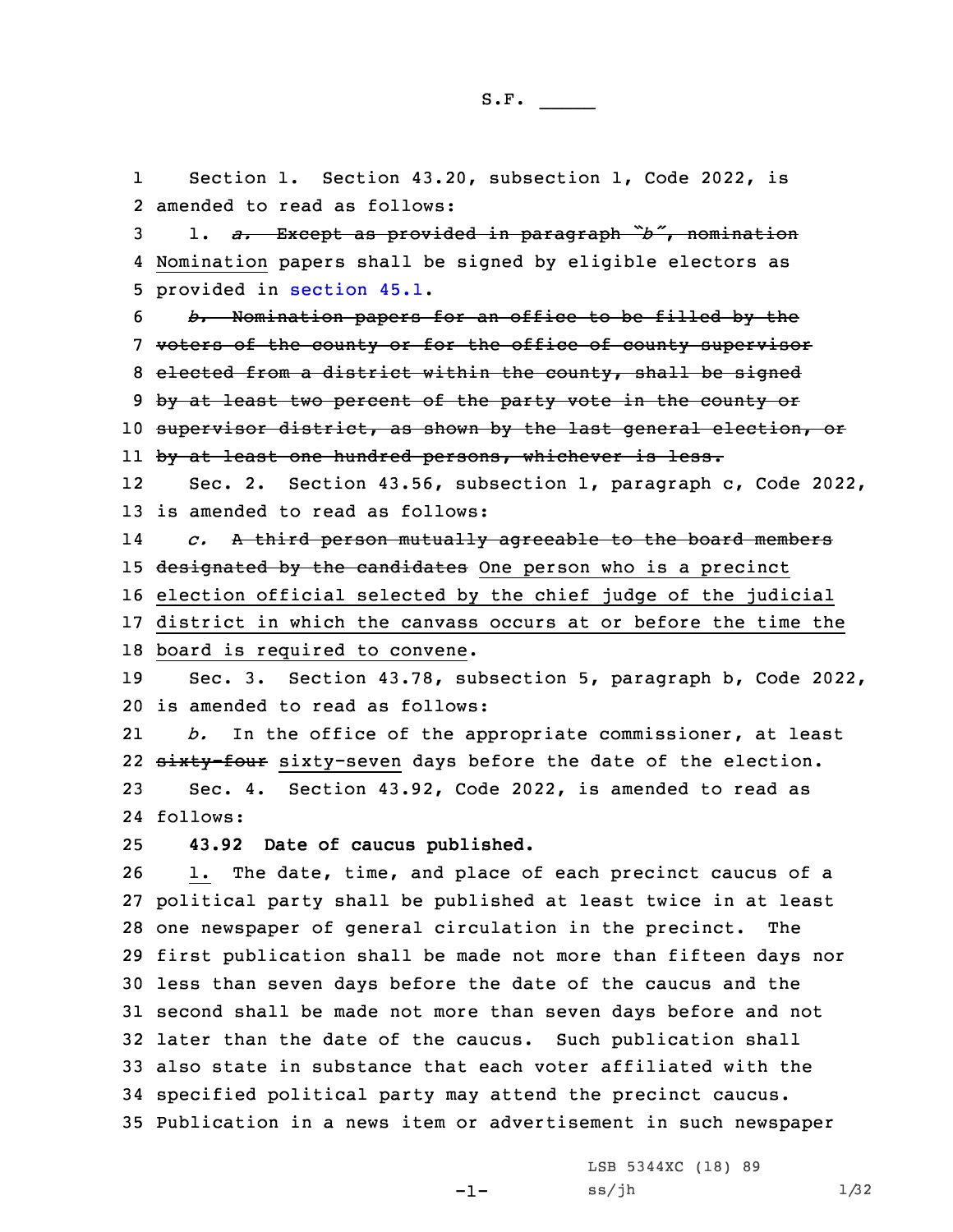shall constitute publication for the purposes of this [section](https://www.legis.iowa.gov/docs/code/2022/43.92.pdf). The cost of such publication, if any, shall be paid by the political party. 4 2. *a.* In lieu of the requirement to publish <sup>a</sup> notice in <sup>a</sup> newspaper of general circulation in the precinct, <sup>a</sup> political party may publish the notice in its entirety on the political party's internet site, if the political party maintains an internet site. The notice shall include all information otherwise required to be contained in the publication and shall comply with all requirements relating to the date of publication. 12 *b.* In posting and maintaining <sup>a</sup> notice on <sup>a</sup> political party's internet site, the political party shall satisfy all of the following requirements: (1) The internet site shall be available and easily accessible at all times by the public. (2) The public shall not be charged for access to any notice posted on the internet site pursuant to this subsection. (3) The notice shall be maintained and accessible through the same internet site address for as long as required by law or as long as such information is customarily maintained by the political party, whichever is longer. *c.* Compliance with the requirements of this subsection shall constitute compliance with the newspaper publication requirements in subsection 1. Sec. 5. NEW SECTION. **49.17 Conduct of elections —— funding.** 1. The state commissioner or <sup>a</sup> county commissioner or political subdivision of the state shall only accept funding from the following sources for the purposes of conducting an election: *a.* Lawful appropriations of public funds from the government of the United States. *b.* Lawful appropriations of public funds from the state of 34 Iowa. *c.* Lawful appropriations of public funds from <sup>a</sup> political

 $-2-$ 

LSB 5344XC (18) 89  $ss/jh$  2/32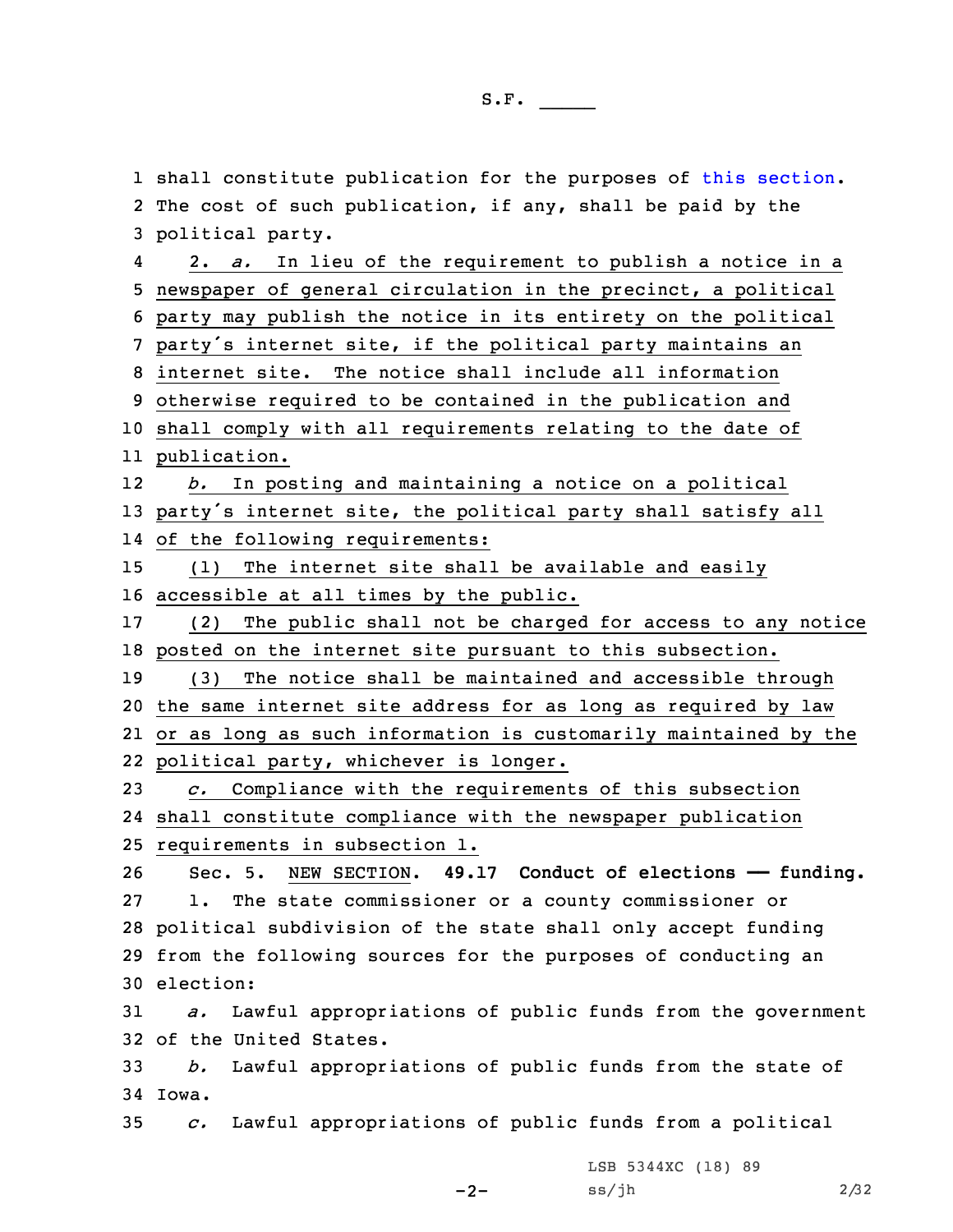1 subdivision of the state for the conduct of an election in the 2 political subdivision.

 2. The state commissioner, <sup>a</sup> county commissioner, or <sup>a</sup> political subdivision of the state shall not accept or expend <sup>a</sup> grant, gift, or other source of funding from <sup>a</sup> source other than those listed in subsection 1, including from <sup>a</sup> private person, corporation, partnership, political party, nonparty political organization, committee as defined in section 68A.102, or other organization for the purpose of conducting an election.

11 3. This section does not prohibit the state commissioner or 12 <sup>a</sup> county commissioner or political subdivision from issuing and 13 collecting fees as otherwise provided by law.

14 4. This section does not apply to the contribution of <sup>a</sup> 15 building for use as <sup>a</sup> polling place pursuant to section 49.21. 16 Sec. 6. Section 49.53, subsection 1, Code 2022, is amended 17 to read as follows:

18 1. The commissioner shall not less than four nor more 19 than twenty thirty days before the day of each election, except those for which different publication requirements are prescribed by law, publish notice of the election. The notice shall list the names of all candidates or nominees and the office each seeks, and all public questions, to be voted upon at the election. The notice shall also state the date of the election, the hours the polls will be open, that each voter is required to provide identification at the polling place before the voter can receive and cast <sup>a</sup> ballot, the location of each 28 polling place at which voting is to occur in the election, and the names of the precincts voting at each polling place, the date the election will be audited pursuant to section 50.51, the location of the audit, and the hours during which the election will be audited. The notice shall include the full text of all public measures to be voted upon at the election. The notice may contain one or more facsimiles of the portion of the ballot containing the first rotation as prescribed by

-3-

LSB 5344XC (18) 89  $ss/jh$   $3/32$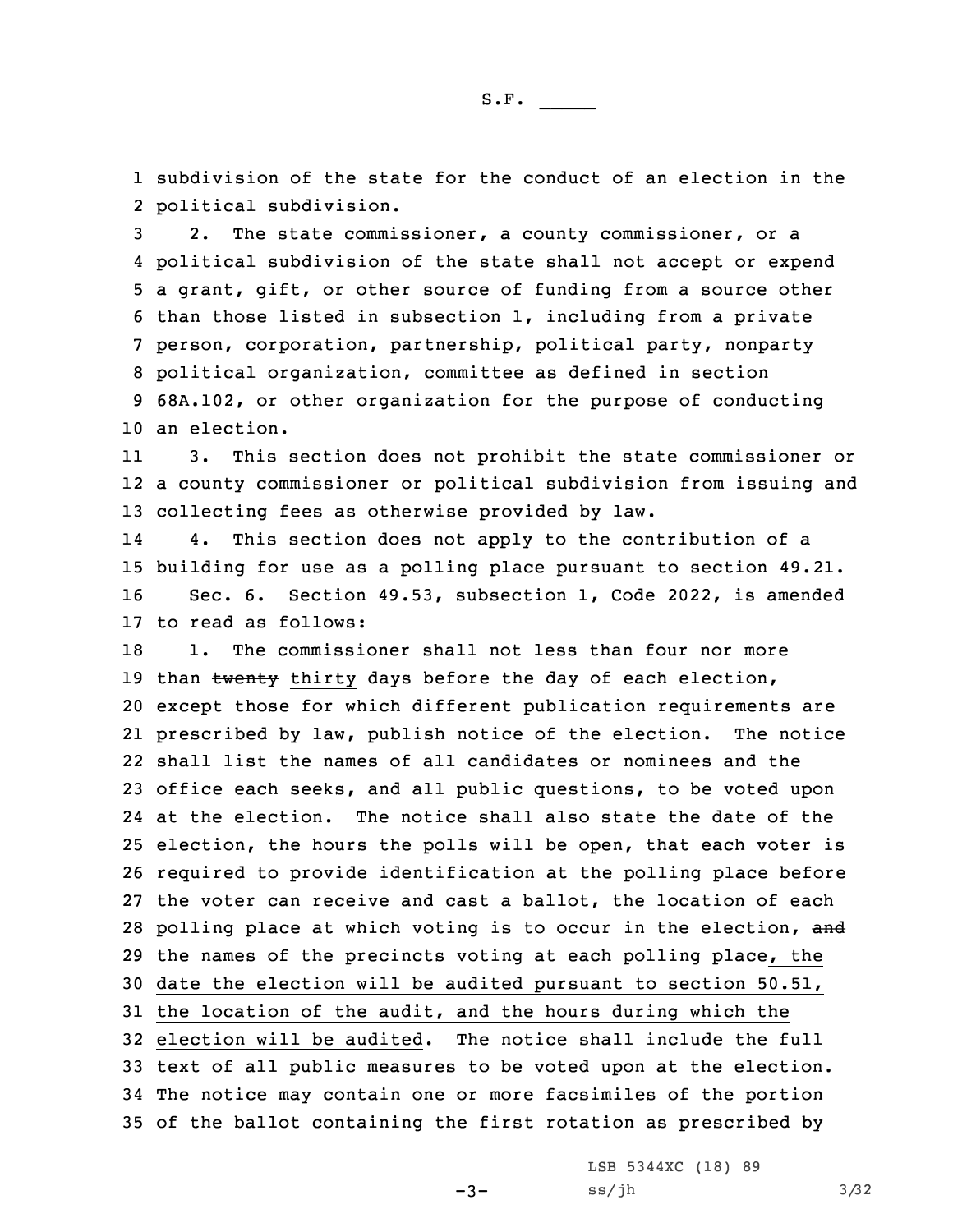S.F.  $\rule{1em}{0.15mm}$ 

1 section 49.31, subsection 2.

2 Sec. 7. NEW SECTION. **49.76A Electronic election register.** 1. The commissioner may use an electronic election register in lieu of <sup>a</sup> paper register if the electronic election register is <sup>a</sup> product that has been certified for use in this state by the state commissioner.

7 2. The state commissioner shall adopt rules pursuant to 8 chapter 17A for the implementation of this section.

9 Sec. 8. Section 50.11, subsection 1, Code 2022, is amended 10 to read as follows:

11 1. When the canvass is completed one of the precinct election officials shall, upon request of <sup>a</sup> person at the precinct, publicly announce the total number of votes received 14 by each of the persons voted for, the office for which the person is designated, as announced by the designated tally keepers, and the number of votes for, and the number of votes against, any proposition which shall have been submitted to <sup>a</sup> vote of the people. <sup>A</sup> precinct election official may, at the request of the commissioner who is conducting the election, communicate the election results by telephone and shall deliver the election results in person pursuant to [section](https://www.legis.iowa.gov/docs/code/2022/50.14.pdf) 50.14 to the commissioner who is conducting the election immediately upon completion of the canvass.

24 Sec. 9. Section 50.12, Code 2022, is amended to read as 25 follows:

26 **50.12 Return and preservation of ballots.**

 Immediately after making the proclamation, and before separating, the board members of each precinct in which votes have been received by paper ballot shall enclose in an envelope or other container all ballots which have been counted by them, except those endorsed "Rejected as double", "Defective", or "Objected to", and securely seal the envelope. The signatures of all board members of the precinct shall be placed across the seal or the opening of the container so that it cannot be opened without breaking the seal. The precinct election

 $-4-$ 

LSB 5344XC (18) 89  $ss/jh$  4/32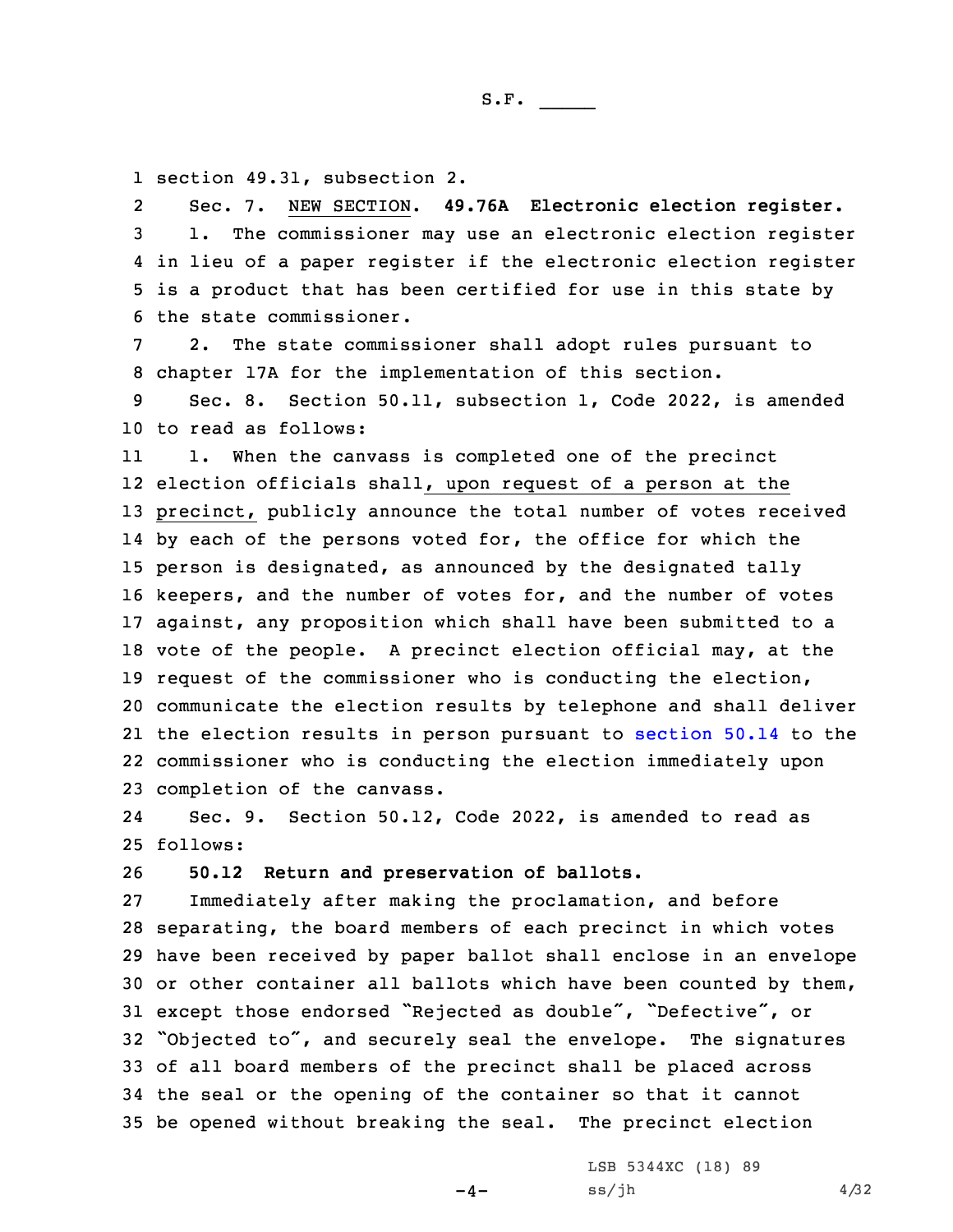officials shall return all the ballots to the commissioner, who shall carefully preserve them for six months. Ballots from elections for federal offices shall be preserved for twenty-two months. The sealed packages containing voted ballots shall be opened only for an official recount authorized 6 by [section](https://www.legis.iowa.gov/docs/code/2022/50.48.pdf) 50.48, or [50.49](https://www.legis.iowa.gov/docs/code/2022/50.49.pdf), or [50.50](https://www.legis.iowa.gov/docs/code/2022/50.50.pdf), for an election contest held pursuant to [chapters](https://www.legis.iowa.gov/docs/code/2022/57.pdf) 57 through 62, to conduct an audit pursuant to [section](https://www.legis.iowa.gov/docs/code/2022/50.51.pdf) 50.50 or 50.51, or to destroy the ballots pursuant to [section](https://www.legis.iowa.gov/docs/code/2022/50.19.pdf) 50.19.

10 Sec. 10. Section 50.15A, Code 2022, is amended to read as 11 follows:

12 **50.15A Unofficial results of voting —— general election only.** 13 1. In order to provide the public with an early source of election results before the official canvass of votes, the state commissioner of elections, in cooperation with the commissioners of elections, shall conduct an unofficial canvass of election results following the closing of the polls on the day of <sup>a</sup> regular city election, regular school election, primary election, and general election. The unofficial canvass shall report election results for national offices, statewide offices, the office of state representative, the office of state senator, and other offices or public measures at the discretion of the state commissioner of elections. The unofficial canvass shall also report the total number of 25 ballots cast at the general election.

 2. *a.* After the polls close on election day, the commissioner of elections shall periodically provide election results to the state commissioner of elections as the precincts in the county report election results to the commissioner pursuant to [section](https://www.legis.iowa.gov/docs/code/2022/50.11.pdf) 50.11. If the commissioner determines that all precincts will not report election results before the office is closed, the commissioner shall report the most complete results available prior to leaving the office at the time the office is closed as provided in [section](https://www.legis.iowa.gov/docs/code/2022/50.11.pdf) 50.11. The commissioner shall specify the number of precincts included in

 $-5-$ 

LSB 5344XC (18) 89  $ss/jh$  5/32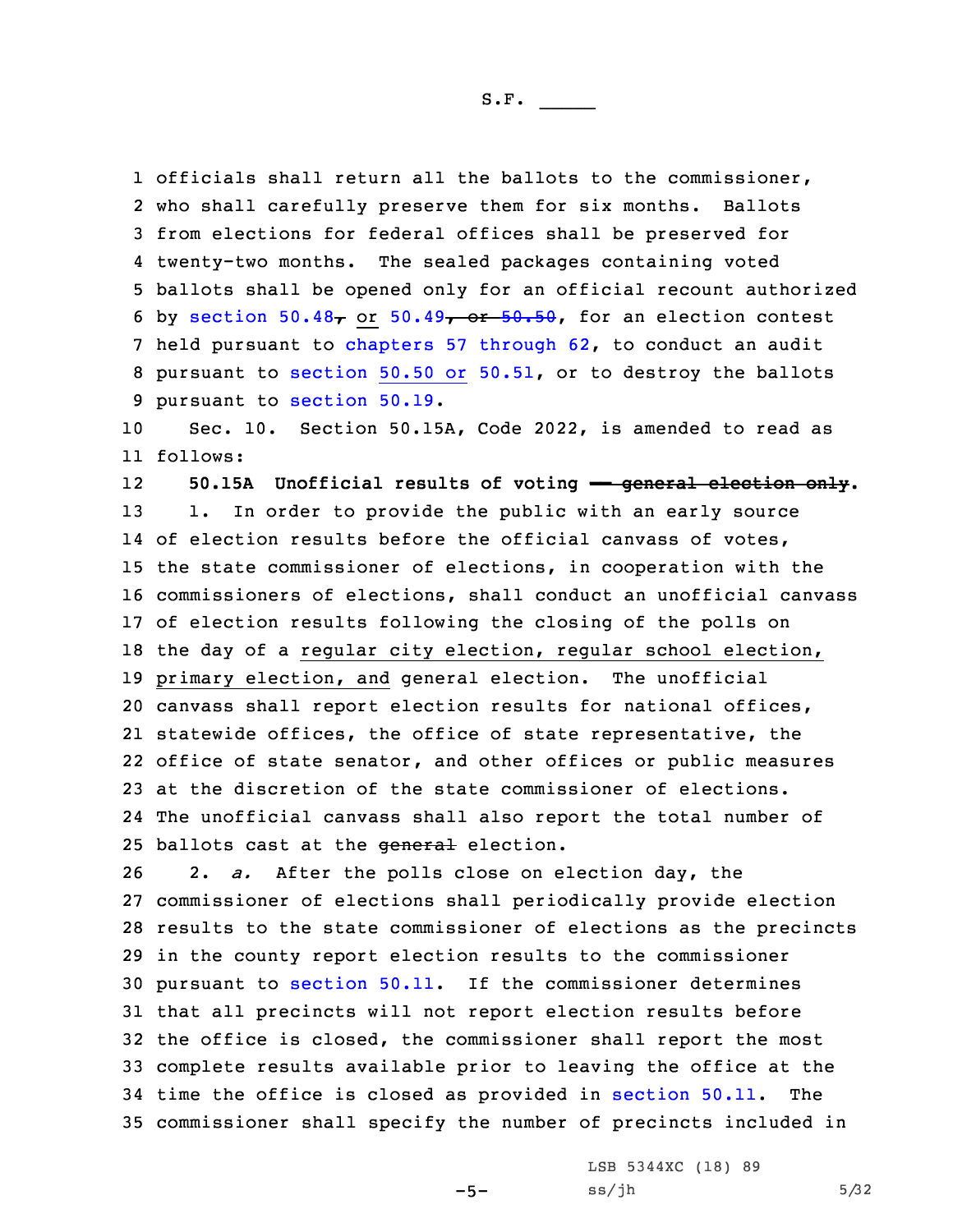1 the report to the state commissioner of elections and provide 2 an explanation in writing as to why all precincts will not be 3 reported.

4 *b.* The state commissioner of elections shall tabulate 5 unofficial election results as the results are received from 6 the commissioners of elections and shall periodically make the 7 reports of the results available to the public.

8 3. Before the day of the general election, the state 9 commissioner of elections shall provide <sup>a</sup> form and instructions 10 for reporting unofficial election results pursuant to this 11 section.

12 Sec. 11. Section 50.24, subsections 1 and 4, Code 2022, are 13 amended to read as follows:

14 1. The county board of supervisors shall meet to canvass 15 the vote on the first Monday or Tuesday after the day of 16 each election to which this [chapter](https://www.legis.iowa.gov/docs/code/2022/50.pdf) is applicable, unless 17 the law authorizing the election specifies another date for 18 the canvass. If that Monday or Tuesday is a public holiday, 19 section 4.1, subsection 34, controls.

 4. For <sup>a</sup> regular or special city election or <sup>a</sup> city runoff election, if the city is located in more than one county, the controlling commissioner for that city under [section](https://www.legis.iowa.gov/docs/code/2022/47.2.pdf) 47.2 shall 23 conduct a second canvass on the second Monday or Tuesday after the day of the election. However, if <sup>a</sup> recount is requested pursuant to [section](https://www.legis.iowa.gov/docs/code/2022/50.48.pdf) 50.48, the controlling commissioner shall conduct the second canvass within two business days after the conclusion of the recount proceedings. Each commissioner conducting <sup>a</sup> canvass for the city pursuant to [subsection](https://www.legis.iowa.gov/docs/code/2022/50.24.pdf) 1 shall transmit abstracts for the offices and public measures of that city to the controlling commissioner for that city, along with individual tallies for each write-in candidate. At the second canvass, the county board of supervisors of the county of the controlling commissioner shall canvass the abstracts received pursuant to this [subsection](https://www.legis.iowa.gov/docs/code/2022/50.24.pdf) and shall prepare <sup>a</sup> combined city abstract stating the number of votes cast in the

-6-

LSB 5344XC (18) 89  $ss/jh$  6/32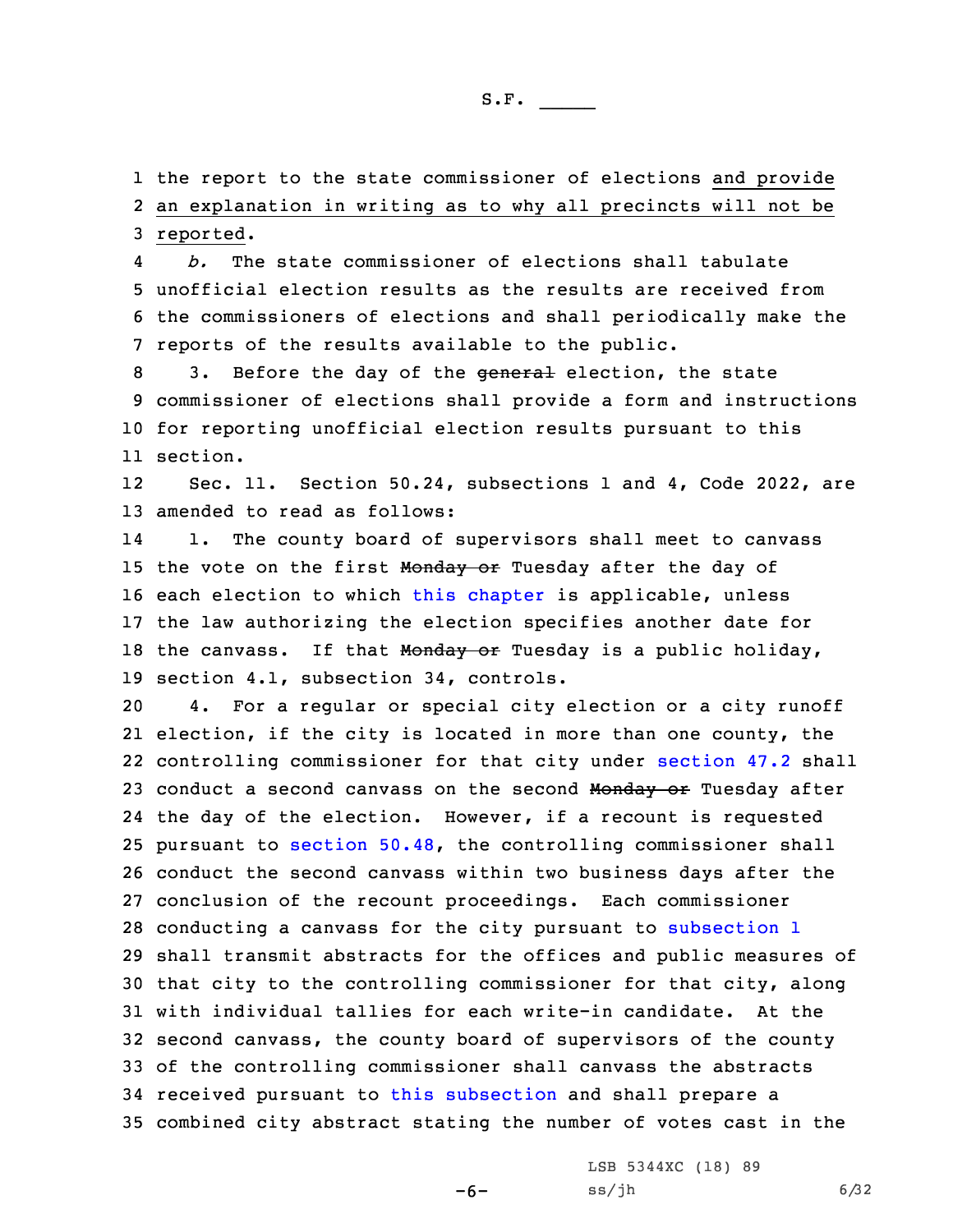city for each office and on each question on the ballot for the city election. The combined city abstract shall further indicate the name of each person who received votes for each office on the ballot, the number of votes each person named received for that office, and the number of votes for and against each question submitted to the voters at the election. The votes of all write-in candidates who each received less than five percent of the total votes cast in the city for an office shall be reported collectively under the heading "scattering".

11 Sec. 12. Section 50.24, subsection 5, paragraph a, Code 12 2022, is amended to read as follows:

 *a.* For <sup>a</sup> regular or special school election, if the school district is located in more than one county, the controlling commissioner for that school district under [section](https://www.legis.iowa.gov/docs/code/2022/47.2.pdf) 47.2 shall 16 conduct a second canvass on the second Monday or Tuesday after the day of election. However, if <sup>a</sup> recount is requested pursuant to [section](https://www.legis.iowa.gov/docs/code/2022/50.48.pdf) 50.48, the controlling commissioner shall conduct the second canvass within two business days after the conclusion of the recount proceedings. Each commissioner conducting <sup>a</sup> canvass for the school district pursuant to subsection 1 shall transmit abstracts for the offices and public measures of that school district to the controlling commissioner for that school district, along with individual tallies for each write-in candidate. At the second canvass the county board of supervisors of the controlling county shall canvass the abstracts received pursuant to this [subsection](https://www.legis.iowa.gov/docs/code/2022/50.24.pdf) and shall prepare <sup>a</sup> combined school district abstract stating the number of votes cast in the school district for each office and on each question on the ballot for the school election. The combined school district abstract shall further indicate the name of each person who received votes for each office on the ballot, the number of votes each person named received for that office, and the number of votes for and against each question submitted to the voters at the election. The votes of all

-7-

LSB 5344XC (18) 89  $ss/jh$  7/32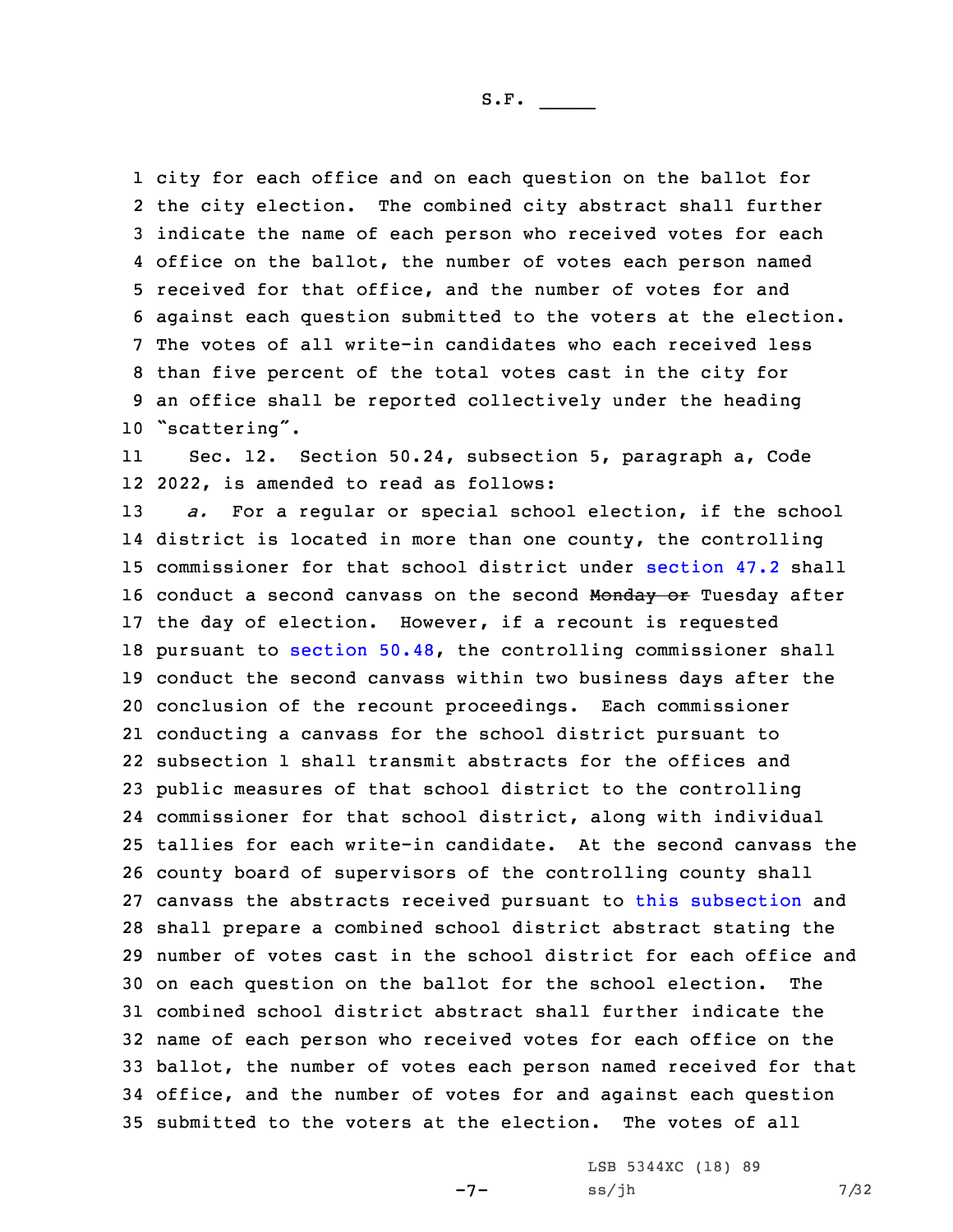1 write-in candidates who each received less than five percent of 2 the total votes cast in the school district for an office shall <sup>3</sup> be reported collectively under the heading "scattering".

4 Sec. 13. Section 50.48, subsection 1, paragraphs <sup>a</sup> and b, 5 Code 2022, are amended to read as follows:

 *a.* The county board of canvassers shall order <sup>a</sup> recount of 7 the votes cast for a particular office or nomination in one 8 or more specified all election precincts in that county if a written request for <sup>a</sup> recount is made not later than 5:00 p.m. 10 on the third second day following the county board's canvass of the election in question. For <sup>a</sup> city runoff election held pursuant to [section](https://www.legis.iowa.gov/docs/code/2022/376.9.pdf) 376.9, the written request must be made not later than 5:00 p.m. on the day following the county board's canvass of the city runoff election. <sup>A</sup> written request for <sup>a</sup> recount shall indicate whether the recount shall be conducted only using automatic tabulating equipment or by <sup>a</sup> hand recount following the use of automatic tabulating equipment. If <sup>a</sup> candidate requests <sup>a</sup> hand recount in one county, the candidate shall also request <sup>a</sup> hand recount in each county at which the candidate requests <sup>a</sup> recount. The request shall be filed with the commissioner of that county and shall be signed by either of the following:

23 (1) <sup>A</sup> candidate for that office or nomination whose name 24 was printed on <del>the</del> a ballot <del>of the precinct or precincts</del> in the 25 county where the recount is requested.

 (2) Any other person who receives votes for that particular 27 office or nomination in the precinct or precincts county where the recount is requested and who is legally qualified to seek and to hold the office in question.

 *b.* Immediately upon receipt of <sup>a</sup> request for <sup>a</sup> recount, the commissioner shall send <sup>a</sup> copy of the request to the apparent winner by certified mail and the state commissioner by electronic mail. The commissioner shall also attempt to contact the apparent winner by telephone. If the apparent 35 winner cannot be reached within four three days, the

-8-

LSB 5344XC (18) 89  $ss/jh$  8/32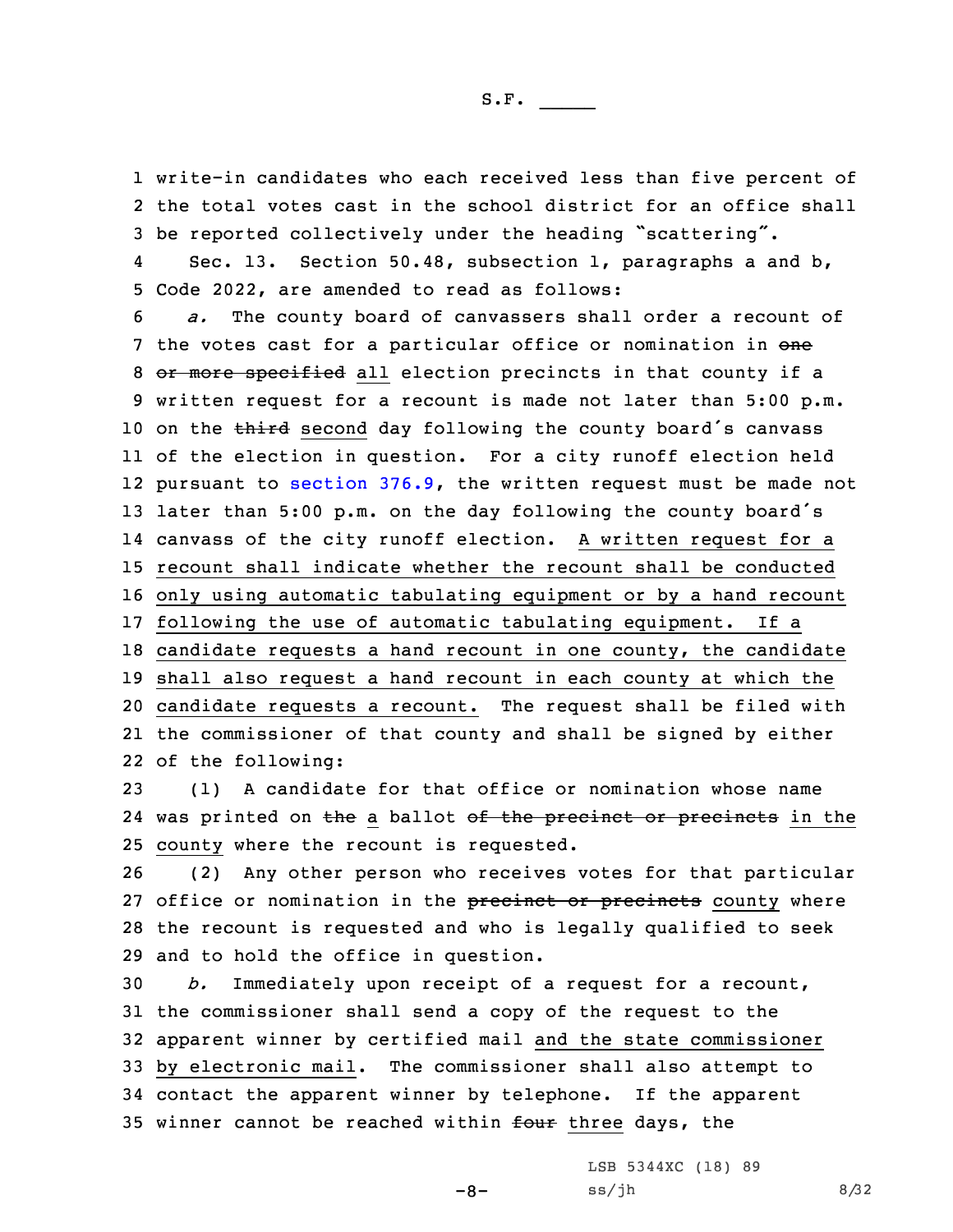S.F.  $\rule{1em}{0.15mm}$ 

 chairperson of the political party or organization which nominated the apparent winner shall be contacted and shall act on behalf of the apparent winner, if necessary. For candidates for state or federal offices, the chairperson of the state party shall be contacted. For candidates for county offices, the county chairperson of the party shall be contacted.

7 Sec. 14. Section 50.48, subsection 2, Code 2022, is amended 8 by adding the following new paragraph:

 NEW PARAGRAPH. *c.* (1) Upon receipt of <sup>a</sup> written request for <sup>a</sup> hand recount involving <sup>a</sup> state office, including <sup>a</sup> seat in the general assembly, <sup>a</sup> seat in the United States Congress, or electors for president or vice president, forwarded by the commissioner, the state commissioner shall verify that each request for <sup>a</sup> recount for that office submitted by that candidate included <sup>a</sup> request for <sup>a</sup> hand recount. For each request that did not include <sup>a</sup> request for <sup>a</sup> hand recount, the state commissioner shall assess <sup>a</sup> civil penalty of one hundred dollars against the candidate. The civil penalty shall first be deducted from the bond filed by the candidate.

 (2) Upon verification that <sup>a</sup> candidate for <sup>a</sup> state office, including <sup>a</sup> seat in the general assembly, <sup>a</sup> seat in the United States Congress, or electors for president or vice president, submitted <sup>a</sup> written request for hand recount in at least one but not all counties, the state commissioner shall, within six days following the county canvass of the election, inform each commissioner at which <sup>a</sup> hand recount was not requested that <sup>a</sup> hand recount shall be performed pursuant to this section.

28 Sec. 15. Section 50.48, subsections 3 and 4, Code 2022, 29 are amended by striking the subsections and inserting in lieu 30 thereof the following:

31 3. *a.* The recount shall be conducted by <sup>a</sup> board which shall 32 consist of one of the following:

33 (1) For <sup>a</sup> county with <sup>a</sup> population of fewer than fifteen 34 thousand people according to the most recent federal decennial 35 census:

-9-

LSB 5344XC (18) 89  $ss/jh$  9/32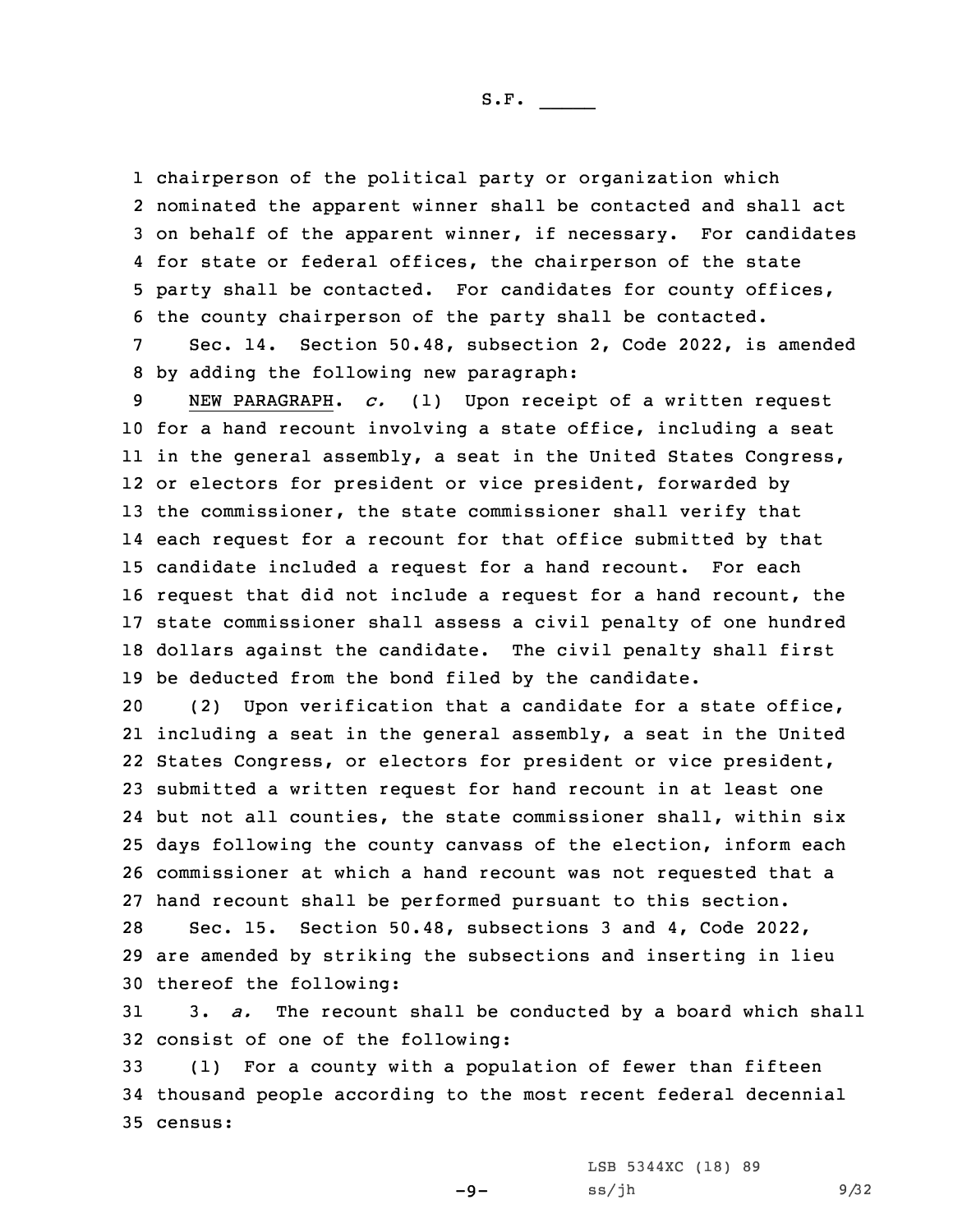1 (a) <sup>A</sup> designee of the candidate requesting the recount, 2 who shall be named in the written request when the request is 3 filed.

4 (b) <sup>A</sup> designee of the apparent winning candidate, who shall 5 be named by the candidate at or before the time the board is 6 required to convene.

 (c) <sup>A</sup> member who is <sup>a</sup> precinct election official selected by the chief judge of the judicial district in which the canvass occurs at or before the time the board is required to convene. (2) For <sup>a</sup> county with <sup>a</sup> population of at least fifteen thousand but fewer than fifty thousand people according to the most recent federal decennial census:

13 (a) <sup>A</sup> designee of the candidate requesting the recount, 14 who shall be named in the written request when the request is 15 filed.

16 (b) <sup>A</sup> designee of the apparent winning candidate, who shall 17 be named by the candidate at or before the time the board is 18 required to convene.

 (c) Three members who are precinct election officials selected by the chief judge of the judicial district in which the canvass occurs at or before the time the board is required to convene.

23 (3) For <sup>a</sup> county with <sup>a</sup> population of fifty thousand people 24 or greater:

25 (a) Two designees of the candidate requesting the recount, 26 who shall be named in the written request when the request is 27 filed.

28 (b) Two designees of the apparent winning candidate, who 29 shall be named by the candidate at or before the time the board 30 is required to convene.

 (c) Three members who are precinct election officials selected by the chief judge of the judicial district in which the canvass occurs at or before the time the board is required to convene.

35 *b.* Members appointed to the recount board by the chief judge

-10-

LSB 5344XC (18) 89 ss/jh 10/32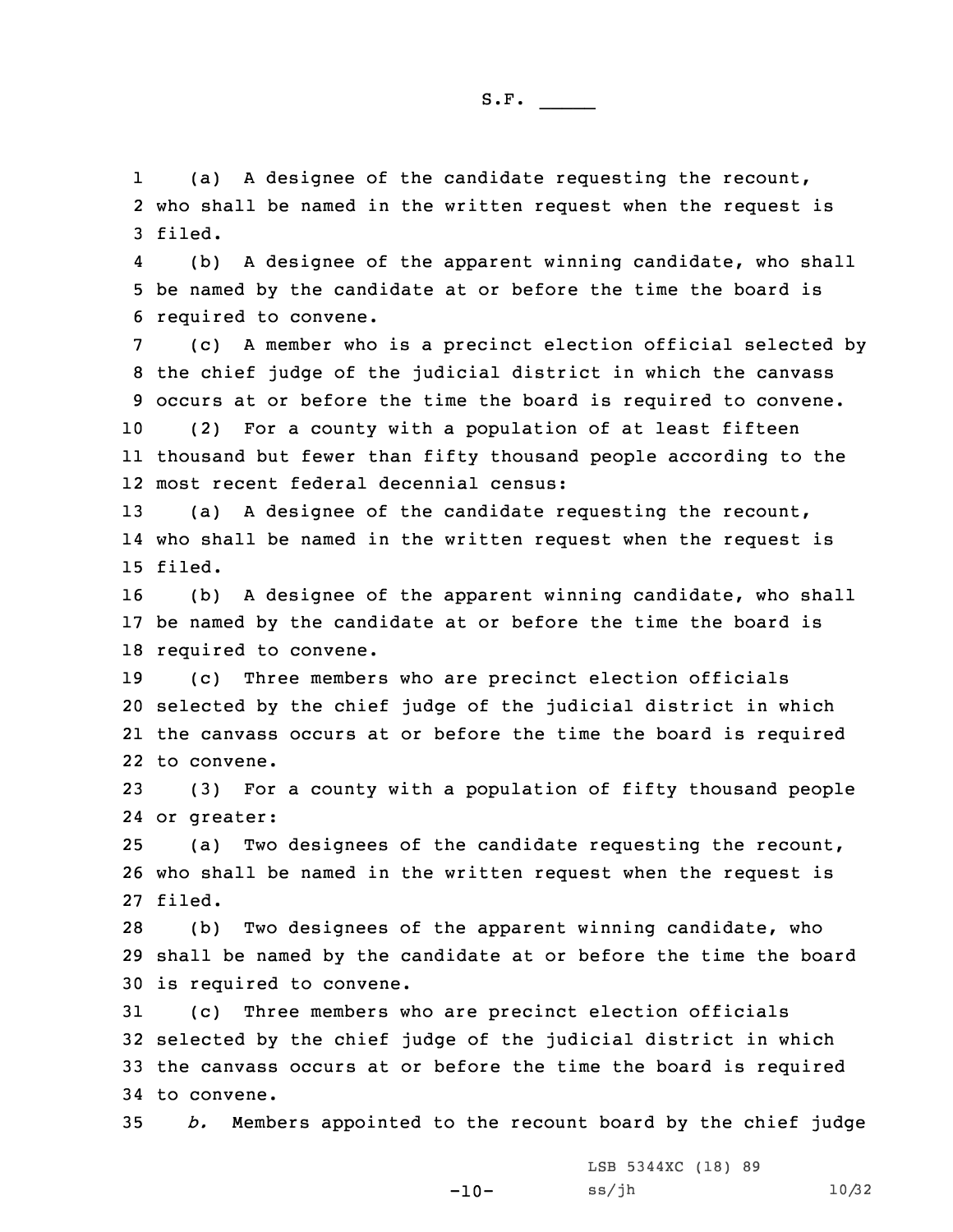shall be selected consistent with section 49.13, subsection 2, for partisan offices and section 49.12 for nonpartisan offices. *c.* The commissioner shall convene the persons designated under paragraph *"a"* not later than 9:00 a.m. on the sixth day following the county board's canvass of the election in question.

 4. When all members of the recount board have been selected, the board shall undertake and complete the required recount as expeditiously as reasonably possible in the following manner: *a.* The commissioner shall inform the board whether the candidate has requested <sup>a</sup> hand recount. The commissioner or the commissioner's designee shall supervise the handling of ballots to ensure that the ballots are protected from alteration or damage.

 *b.* The board shall direct the commissioner to retabulate the ballots using the automatic tabulating equipment. The same program used for tabulating the votes on election day shall be used at the recount unless the program is believed or known to be flawed.

20 *c.* The board shall recount only the ballots which were voted 21 and counted for the office in question, including any disputed 22 ballots returned as required in section 50.5.

 *d.* After retabulating the ballots as provided in paragraph *"b"*, the board shall compare the printed results of the tabulation equipment to the abstract prepared pursuant to the county board's canvass. The board shall note any discrepancies between the two results.

 *e.* If the candidate's written request included <sup>a</sup> request for <sup>a</sup> hand recount, the board shall separate the ballots into piles: one for each candidate, one for write-in votes, and one for ballots considered an over or under count. The board shall review and tabulate the ballots in each pile as provided in section 49.98. The board shall compare the hand recount results to the printed results of the tabulation equipment and the abstract. If there are discrepancies between the three

-11-

LSB 5344XC (18) 89 ss/jh 11/32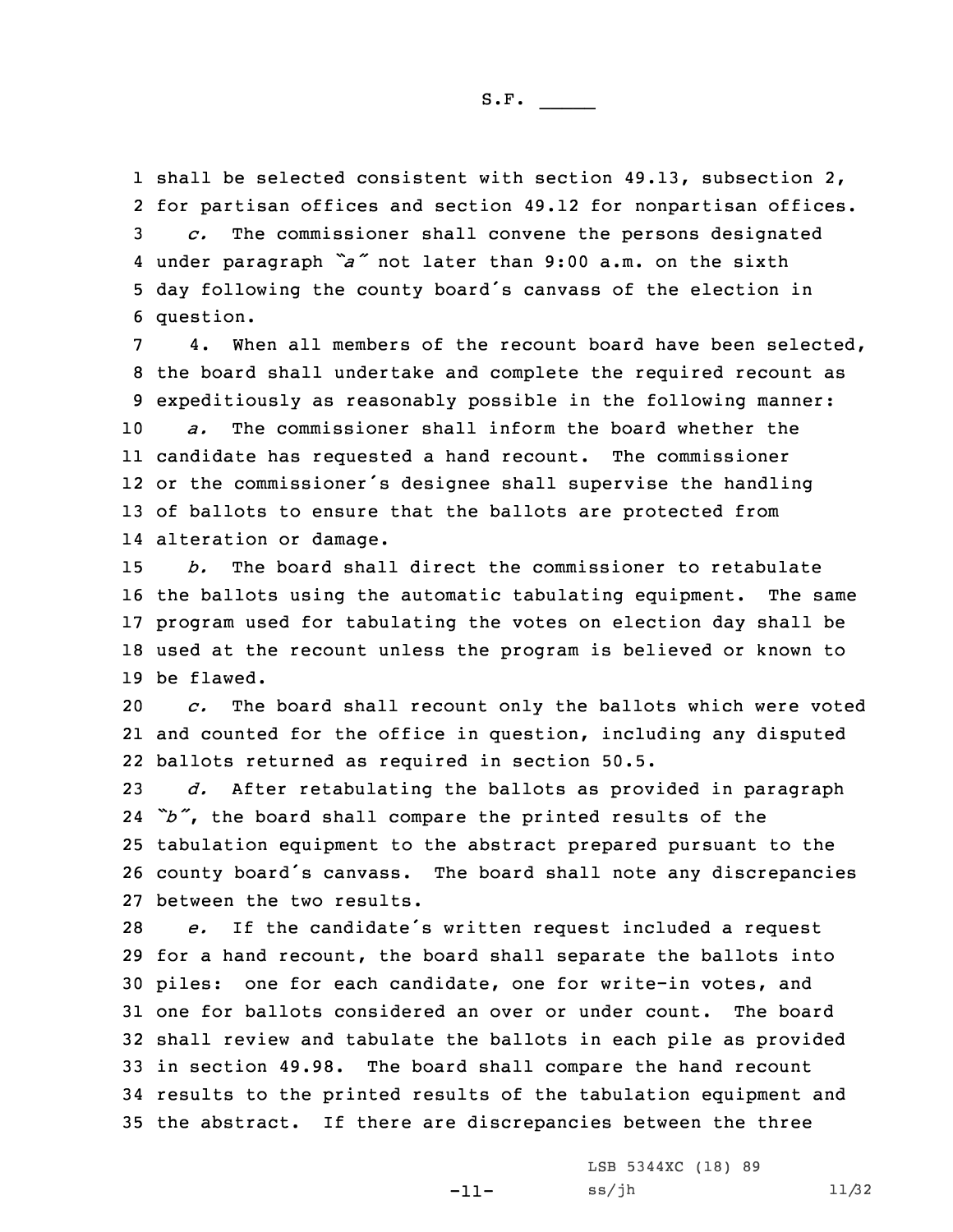1 results, then the results of the hand recount shall control.

2 *f.* The ballots shall be resealed by the recount board before 3 adjournment and shall be preserved as required by section 4 50.12.

5 Sec. 16. Section 50.48, subsection 5, Code 2022, is amended 6 to read as follows:

 5. *a.* At the conclusion of the recount, the recount board shall make and file with the commissioner <sup>a</sup> written report of its findings signed by <sup>a</sup> majority of the recount board. The commissioner or commissioner's designee may assist in compiling the written report. The written report shall include <sup>a</sup> full tally and accounting of ballots reviewed by the recount board and shall be reported as required by sections 50.24 and 53.20. The written report must allow the commissioner to correct the canvass of voters in the manner required by law, if applicable. *b.* If the recount board's report is that the abstracts prepared pursuant to the county board's canvass were incorrect as to the number of votes cast for the candidates for the office or nomination in question, in that county or district, the commissioner shall at once so notify the county board. The county board shall reconvene within three days after being so notified, but no later than noon on the twenty-seventh day following the election in question for <sup>a</sup> recount of the offices of president and vice president, and shall correct its previous proceedings. *c.* The recount board shall complete the recount and file its

27 report as follows:

28 (1) For the offices of president and vice president, not <sup>29</sup> later than the seventeenth day following the county board's 30 canvass of the election in question.

 (2) For <sup>a</sup> state office, including <sup>a</sup> seat in the general assembly, or <sup>a</sup> seat in the United States Congress, not later than the twenty-first day following the county board's canvass of the election in question.

35 (3) For any other office, not later than the thirteenth

LSB 5344XC (18) 89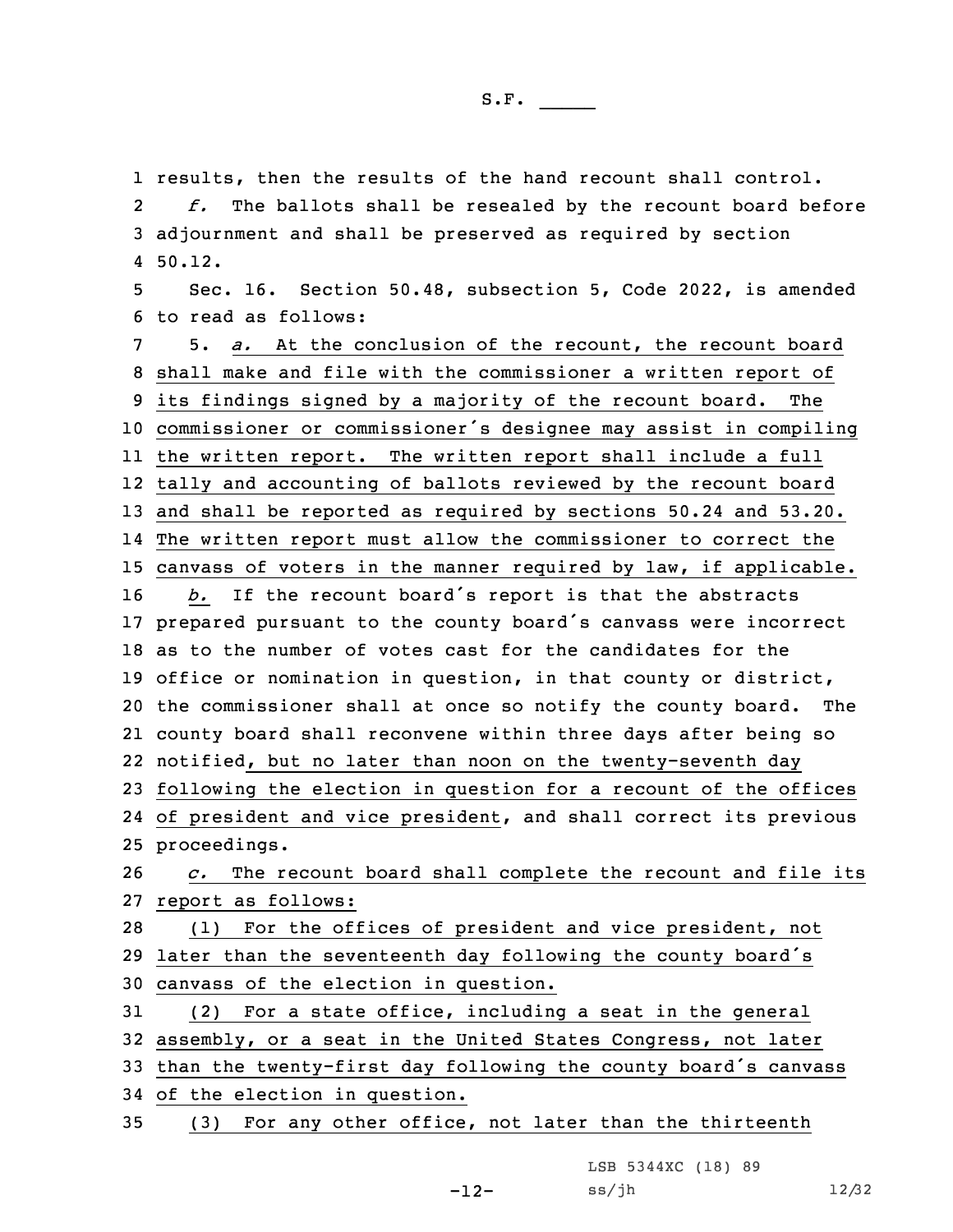1 day following the county board's canvass of the election in 2 question.

3 Sec. 17. Section 50.49, subsection 1, Code 2022, is amended 4 by striking the subsection and inserting in lieu thereof the 5 following:

 1. *a.* <sup>A</sup> recount for any public measure shall be ordered by the board of canvassers if <sup>a</sup> petition requesting <sup>a</sup> recount is filed with the county commissioner of <sup>a</sup> county at which the question appeared on the ballot not later than two days after the completion of the canvass of voters for the election. The petition for <sup>a</sup> recount shall indicate whether the recount shall be conducted only using automatic tabulating equipment or by <sup>a</sup> hand recount following the use of automatic tabulating equipment. If <sup>a</sup> petition requests <sup>a</sup> hand recount in one county, the petition shall also request <sup>a</sup> hand recount in each county in which the petition is filed. <sup>A</sup> petition must be filed by the person submitting the petition in each county in which the public measure appeared on the ballot. If the petition is not filed by the person submitting the petition in each county in which the public measure appeared on the ballot, a recount shall not be conducted.

22 *b.* The petition must be signed by the greater of ten eligible electors or <sup>a</sup> number of eligible electors equaling one percent of the total number of votes cast upon the public measure in the county. Each person signing the petition must be <sup>a</sup> person who was entitled to vote on the public measure in question or would have been so entitled if registered to vote. *c.* Immediately upon receipt of <sup>a</sup> petition for <sup>a</sup> recount, the commissioner shall send <sup>a</sup> copy of the petition to the state commissioner by electronic mail. The state commissioner shall confirm that <sup>a</sup> petition was filed in every county the public measure appeared on the ballot prior to the convening of the recount board. The state commissioner shall also verify whether each petition for <sup>a</sup> recount included <sup>a</sup> request for <sup>a</sup> hand recount. If the state commissioner verifies that <sup>a</sup>

-13-

LSB 5344XC (18) 89 ss/jh 13/32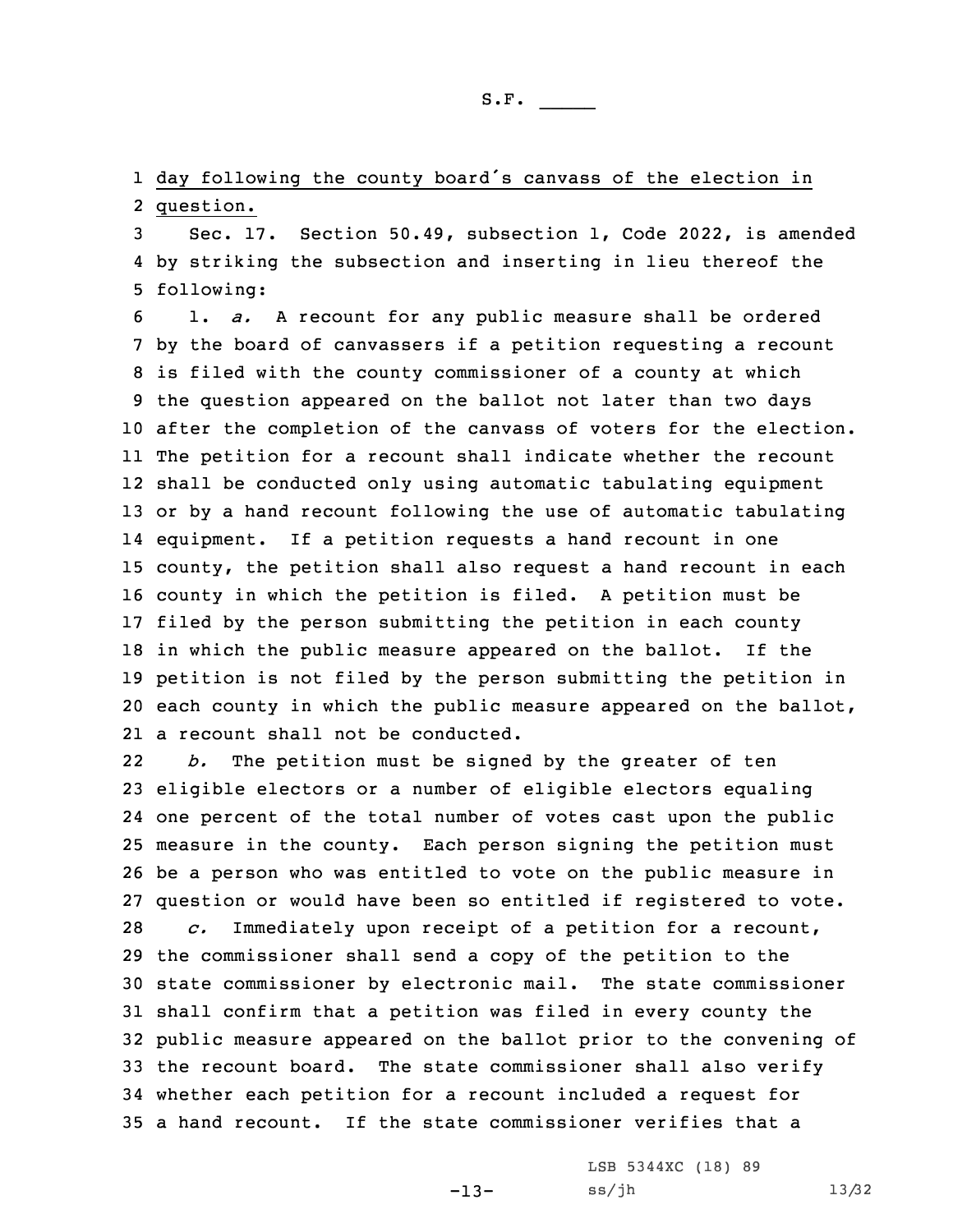petition included <sup>a</sup> request for <sup>a</sup> hand recount in at least one but not all counties, the state commissioner shall, prior to convening of the recount board, inform each commissioner at which <sup>a</sup> hand recount was not requested that <sup>a</sup> hand recount shall be performed.

6 Sec. 18. Section 50.49, subsection 2, paragraph b, Code 7 2022, is amended by striking the paragraph and inserting in 8 lieu thereof the following:

9 *b.* Two members who are precinct election officials selected 10 by the chief judge of the judicial district in which the 11 canvass occurs at or before the time the board is required to 12 convene. The members shall be selected consistent with section 13 49.12.

14 Sec. 19. Section 50.49, subsection 2, paragraph c, Code 15 2022, is amended by striking the paragraph.

16 Sec. 20. Section 50.49, subsection 3, Code 2022, is amended 17 by striking the subsection and inserting in lieu thereof the 18 following:

19 3. The commissioner shall convene the recount board not 20 later than 9:00 a.m. on the sixth day following the county 21 board's canvass of the election in question.

22 Sec. 21. Section 50.50, Code 2022, is amended to read as 23 follows:

24**50.50 Administrative recounts audits.**

25 1. The commissioner who was responsible for conducting an 26 election may request an administrative recount audit when the 27 commissioner is informed or suspects that voting equipment used 28 in the election malfunctioned or that programming errors may 29 have affected the outcome of the election, or if the precinct 30 election officials report counting errors to the commissioner 31 after the conclusion of the canvass of votes in the precinct. 32 An administrative recount audit shall be conducted by the board 33 of the special precinct established by [section](https://www.legis.iowa.gov/docs/code/2022/53.23.pdf) 53.23. Bond 34 shall not be required for an administrative recount. The 35 state commissioner may adopt rules for administrative recounts

-14-

LSB 5344XC (18) 89 ss/jh 14/32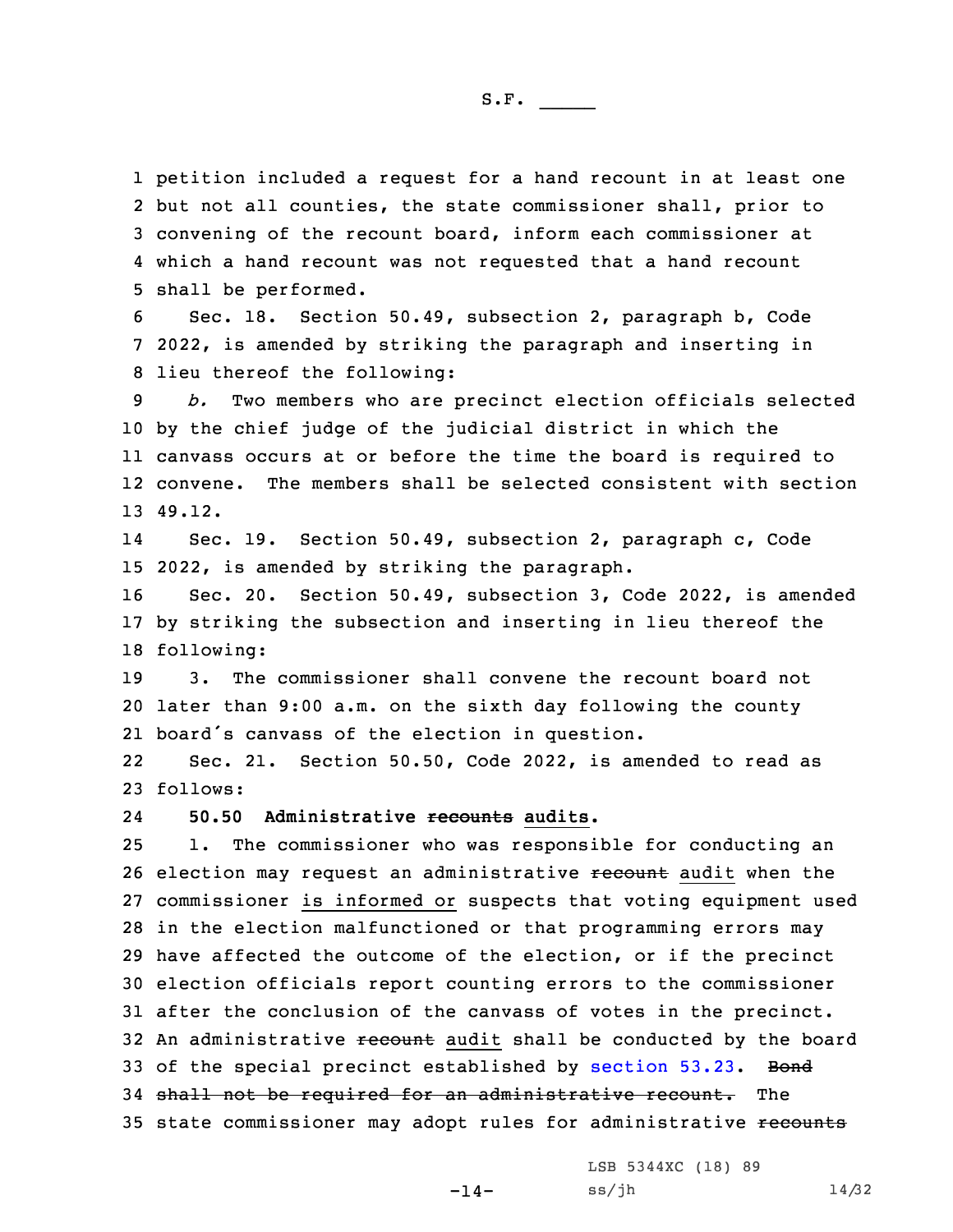1 audits.

2 2. If the recount board finds that there is an error in the programming of any voting equipment which may have 4 <del>affected the outcome of the election for any office or public</del> measure on the ballot, the recount board shall describe the errors in its report to the commissioner. The commissioner 7 shall notify the board of supervisors. The supervisors shall determine whether to order an administrative recount for any 9 or all of the offices and public measures on the ballot. Each political party, as defined in section 43.2 may appoint up to five observers to witness an audit conducted pursuant to this section. The observers shall be appointed by the county chairperson or, if the county chairperson fails to make an appointment, by the state chairperson. However, if either or both political parties fail to appoint an observer, the board may continue with the proceedings. Sec. 22. Section 50.51, subsection 3, paragraph a, Code 2022, is amended by striking the paragraph. Sec. 23. NEW SECTION. **53.1B Definitions.** For purposes of this subchapter, unless the context otherwise requires: 22 1. *"Affidavit envelope"* means an envelope that includes <sup>a</sup> serial number and bears on the back an affidavit for <sup>a</sup> registered voter to mark the registered voter's signature and voter verification number in <sup>a</sup> form prescribed by the state commissioner. 2. *"Delivery envelope"* means an envelope that bears on its face the name and address of the registered voter requesting an absentee ballot, the words "county commissioner of elections", the address of the commissioner's office, and the same serial number that appears on the affidavit envelope and return envelope. 3. *"Return envelope"* means an envelope that is addressed

<sup>34</sup> to the commissioner's office, bears appropriate return postage 35 or <sup>a</sup> postal permit guaranteeing that the commissioner will pay

-15-

LSB 5344XC (18) 89 ss/jh 15/32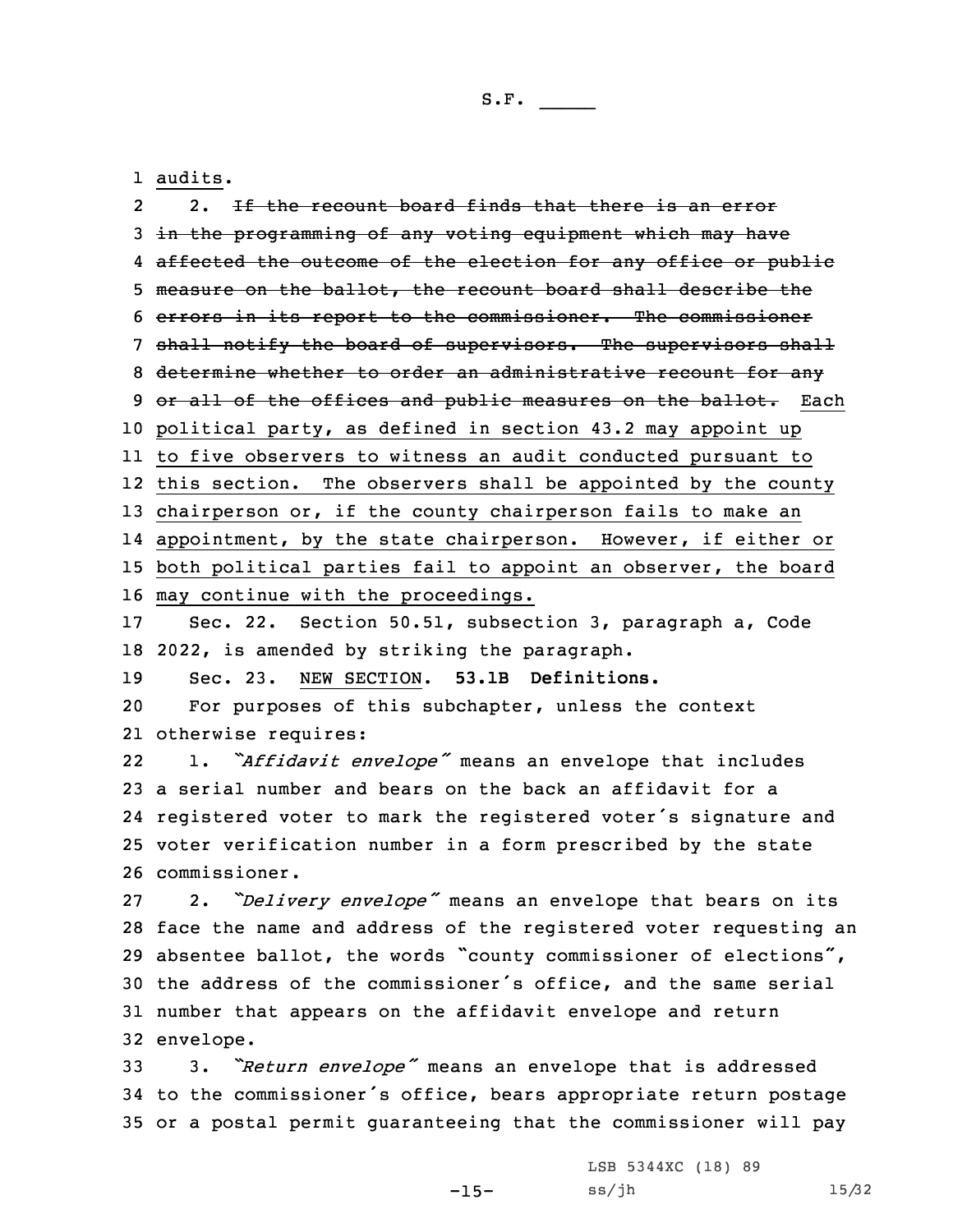1 the return postage, and includes the same serial number as the 2 affidavit envelope and delivery envelope.

<sup>3</sup> 4. *"Secrecy envelope"* means an envelope, folder, or sleeve 4 that hides all voting ovals on <sup>a</sup> ballot when folded.

5 Sec. 24. Section 53.8, subsection 1, Code 2022, is amended 6 to read as follows:

 1. *a.* Upon receipt of an application for an absentee ballot and immediately after the absentee ballots are printed, but not more than twenty days before the election, the commissioner shall mail an absentee ballot to the applicant within twenty-four hours, except as otherwise provided in subsection 12 3. The absentee ballot shall be sent to the registered voter 13 by one of the following methods: enclosed in an unsealed affidavit envelope. The absentee ballot and affidavit envelope shall be enclosed in or with an unsealed return envelope. The absentee ballot, affidavit envelope, and return envelope shall be enclosed in the delivery envelope. If the ballot cannot be folded so that all the voting ovals on the ballot will be hidden, the commissioner shall also enclose <sup>a</sup> secrecy envelope with the absentee ballot. 21 (1) The absentee ballot shall be enclosed in an unsealed envelope marked with <sup>a</sup> serial number and affidavit. The 23 absentee ballot and affidavit envelope shall be enclosed in

24 or with an unsealed return envelope marked postage paid which

25 bears the same serial number as the affidavit envelope. The

26 absentee ballot, affidavit envelope, and return envelope shall

27 be enclosed in <sup>a</sup> third envelope to be sent to the registered

28 voter. If the ballot cannot be folded so that all of the votes 29 cast on the ballot will be hidden, the commissioner shall also

30 enclose a secrecy envelope with the absentee ballot.

 (2) The absentee ballot shall be enclosed in an unsealed return envelope marked with <sup>a</sup> serial number and affidavit 33 and marked postage paid. The absentee ballot and return envelope shall be enclosed in <sup>a</sup> second envelope to be sent

35 to the registered voter. If the ballot cannot be folded so

LSB 5344XC (18) 89

-16-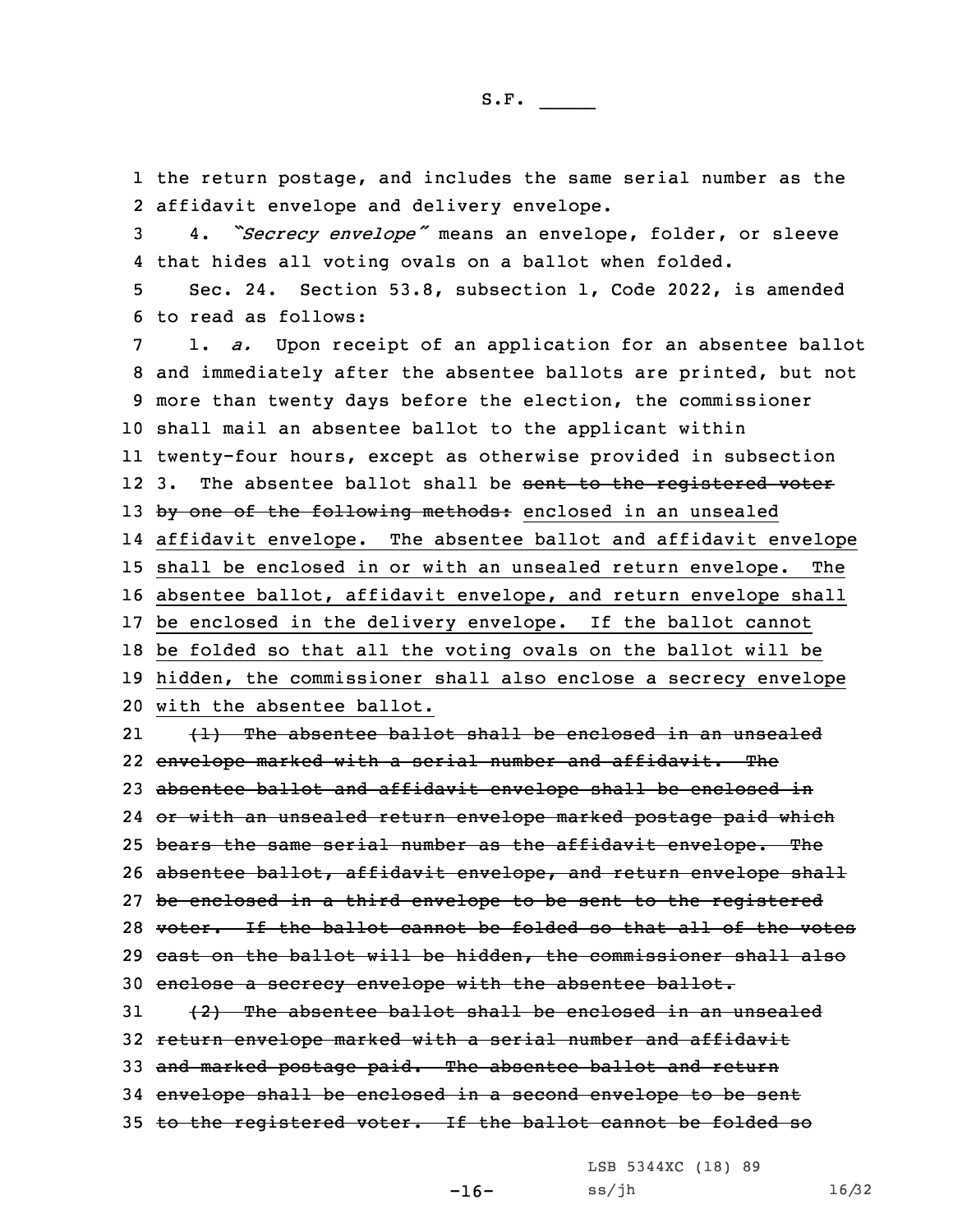1 that all of the votes cast on the ballot will be hidden, the

 commissioner shall also enclose <sup>a</sup> secrecy envelope with the absentee ballot. 4 *b.* The affidavit shall be marked on the appropriate envelope in <sup>a</sup> form prescribed by the state commissioner of elections registered voter requesting and receiving an absentee ballot shall subscribe to the affidavit by signing and marking the registered voter's voter verification number on the affidavit envelope. *c.* All domestic return envelope flaps or backs shall also be printed or stamped with <sup>a</sup> notice of the deadline to return <sup>a</sup> completed absentee ballot and the manner to track the status of 13 the ballot in a form prescribed by the state commissioner. 14 *c. d.* For envelopes mailed at any election other than the primary election, the commissioner shall not mark any envelope with any information related to the party affiliation of the applicant. Sec. 25. Section 53.10, subsection 2, paragraph a, Code 2022, is amended to read as follows: *a.* Each person who wishes to vote by absentee ballot at the commissioner's office shall first sign an application for <sup>a</sup> ballot including the following information: name, current address, voter verification number, and the election for which the ballot is requested. The person may report <sup>a</sup> change of address or other information on the person's voter registration

 record at that time. Prior to furnishing <sup>a</sup> ballot, the commissioner shall verify the person's identity as provided in [section](https://www.legis.iowa.gov/docs/code/2022/49.78.pdf) 49.78. The registered voter shall immediately mark the ballot; enclose the ballot in <sup>a</sup> secrecy envelope, 30 if necessary, and seal  $\pm\text{t}$  the ballot in the envelope marked 31 with the affidavit envelope; subscribe to the affidavit on 32 the reverse side of the envelope by signing and marking the registered voter's voter verification number; and return the sealed affidavit envelope containing the absentee ballot to the commissioner. The commissioner shall record the numbers

-17-

LSB 5344XC (18) 89 ss/jh 17/32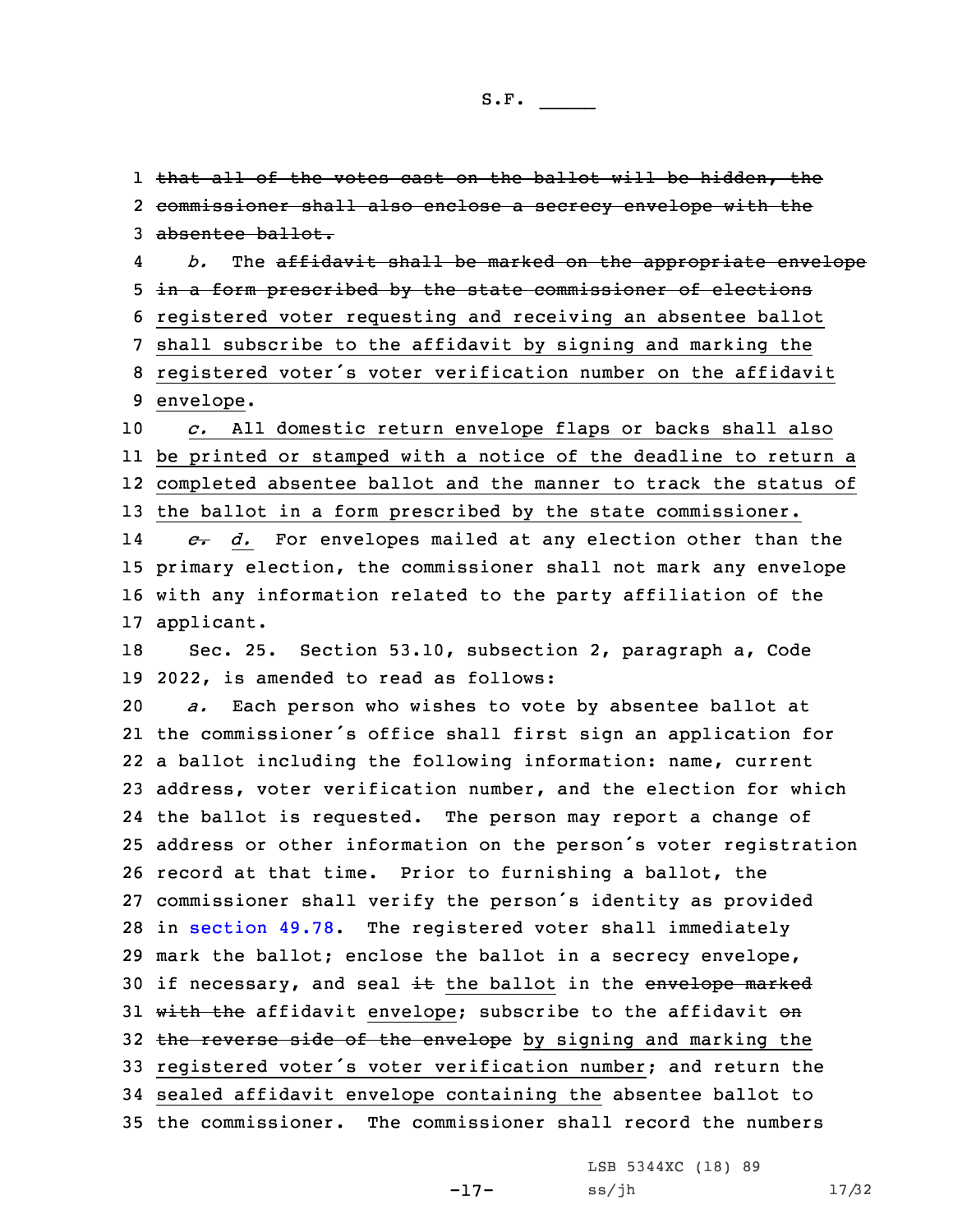1 appearing on the application and affidavit envelope along with 2 the name of the registered voter.

3 Sec. 26. Section 53.12, Code 2022, is amended by striking 4 the section and inserting in lieu thereof the following:

5 **53.12 Duty of commissioner.**

6 The commissioner shall affix to the application the same 7 serial number that appears on the affidavit envelope, return 8 envelope, and delivery envelope.

9 Sec. 27. Section 53.16, Code 2022, is amended by striking 10 the section and inserting in lieu thereof the following:

11**53.16 Subscribing to affidavit.**

12 After marking the ballot, the voter shall enclose the ballot in <sup>a</sup> secrecy envelope, if necessary, and seal the ballot in the affidavit envelope; subscribe to the affidavit by signing and marking the registered voter's voter verification number; place the sealed affidavit envelope in the return envelope; and securely seal the return envelope.

18 Sec. 28. Section 53.17, subsection 1, unnumbered paragraph 19 1, Code 2022, is amended to read as follows:

 If the commissioner mailed the ballot pursuant to section 53.8, subsection 1, paragraph *"a"*, subparagraph (1), the sealed envelope bearing the voter's affidavit and containing the absentee ballot shall be enclosed in <sup>a</sup> return envelope which

24 shall be securely sealed. If the commissioner mailed the

<sup>25</sup> ballot pursuant to section 53.8, [subsection](https://www.legis.iowa.gov/docs/code/2022/53.8.pdf) 1, paragraph *"a"*,

26 subparagraph (2), the absentee ballot shall be enclosed in the

27 return envelope which shall be securely sealed. The sealed

28 return envelope shall be returned to the commissioner by one of 29 the following methods:

30 Sec. 29. Section 53.18, subsections 2 and 3, Code 2022, are 31 amended to read as follows:

 2. If the commissioner receives the return envelope containing the completed absentee ballot by 5:00 p.m. on the Saturday before the election for general elections and by 5:00 p.m. on the Friday before the election for all other elections,

-18-

LSB 5344XC (18) 89 ss/jh 18/32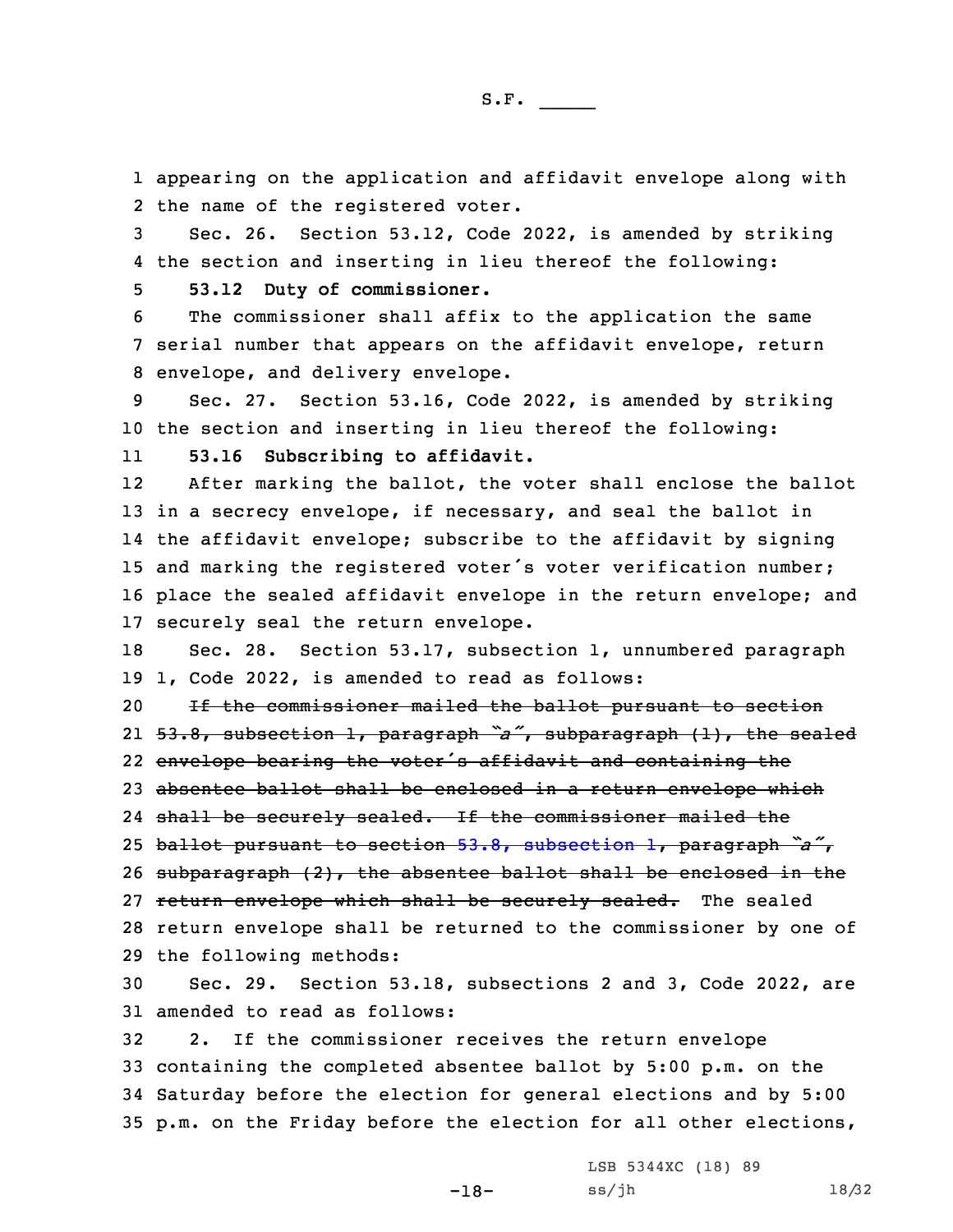1 the commissioner shall <del>review the affidavit marked on the</del> return envelope, if applicable, for completeness or shall open the return envelope to review the affidavit for completeness open the return envelope, if applicable, and review the affidavit marked on the affidavit envelope for completeness. If the affidavit lacks the signature or voter verification number of the registered voter, the commissioner shall, within twenty-four hours of the receipt of the envelope, notify the voter of the deficiency and inform the voter that the voter may vote <sup>a</sup> replacement ballot as provided in [subsection](https://www.legis.iowa.gov/docs/code/2022/53.18.pdf) 3, cast <sup>a</sup> ballot as provided in section 53.19, [subsection](https://www.legis.iowa.gov/docs/code/2022/53.19.pdf) 3, or complete the affidavit in person at the office of the commissioner not later than the time polls close on election day. 143. If the affidavit envelope or the return envelope marked 15 with the affidavit contains a defect that would cause the absentee ballot to be rejected by the absentee and special voters precinct board, the commissioner shall immediately notify the voter of that fact and that the voter's absentee ballot shall not be counted unless the voter requests and returns <sup>a</sup> replacement ballot in the time permitted under section 53.17, subsection 2. For the purposes of this [section](https://www.legis.iowa.gov/docs/code/2022/53.18.pdf), 22 <del>a return</del> an affidavit envelope <del>marked with the affidavit</del> 23 shall be considered to contain a defect if it appears to the commissioner that the signature on the envelope has been 25 signed by someone other than the registered voter, in comparing the signature on the envelope to the signature on record of the registered voter named on the envelope. <sup>A</sup> signature or marking made in accordance with section 39.3, subsection  $17$ , shall not be considered a defect for purposes of this 30 section the voter verification number provided does not match the voter verification number associated with the voter's voter registration. The voter may request <sup>a</sup> replacement ballot in person, in writing, or over the telephone. The same serial number that was assigned to the records of the original absentee ballot application shall be used on the

-19-

LSB 5344XC (18) 89 ss/jh 19/32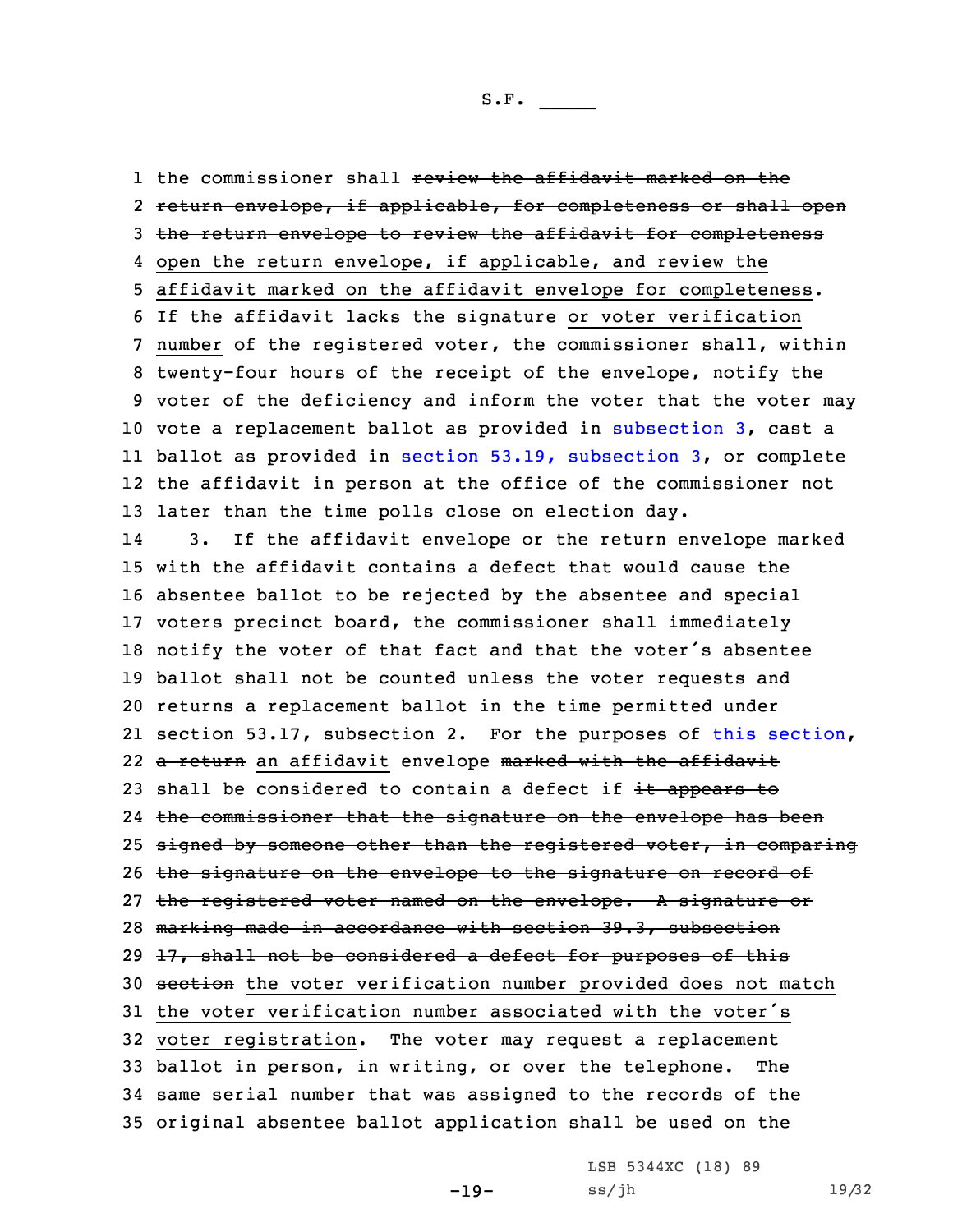1 envelope envelopes and records of the replacement ballot. The 2 affidavit envelope <del>marked with the affidavit and</del> containing <sup>3</sup> the completed replacement ballot shall be marked "Replacement 4 ballot". The affidavit envelope marked with the affidavit and 5 containing the original ballot shall be marked "Defective" and 6  $the$  "Defective". The replacement ballot shall be attached to 7 such the affidavit envelope containing the original ballot and 8 shall be stored in <sup>a</sup> secure place until they are delivered to 9 the absentee and special voters precinct board, notwithstanding 10 sections 53.26 and [53.27](https://www.legis.iowa.gov/docs/code/2022/53.27.pdf).

11 Sec. 30. Section 53.20, subsection 2, paragraph b, Code 12 2022, is amended to read as follows:

*b.* For the primary election, general election election, and for any election in which the commissioner determines in advance of the election to report the results of the special precinct by the resident precincts of the voters who cast absentee and provisional ballots, the commissioner shall prepare <sup>a</sup> separate absentee ballot style for each precinct in the county and shall program the voting system to produce reports by the resident precincts of the voters.

21 Sec. 31. Section 53.21, subsection 2, paragraph b, Code 22 2022, is amended to read as follows:

23 *b.* The voter shall enclose one copy of the above statement 24 in the return envelope along with the affidavit envelope,  $\pm$ 25 the voter was mailed a separate affidavit envelope, and shall <sup>26</sup> retain <sup>a</sup> copy for the voter's records.

 Sec. 32. Section 53.23, subsection 3, paragraph b, subparagraph (1), Code 2022, is amended to read as follows: (1) The commissioner may direct the board to meet on the day before the election for the purpose of reviewing the absentee voters' affidavits appearing on the sealed envelopes. If in the commissioner's judgment this procedure is necessary due to the number of absentee ballots received, the members of the board may open the sealed affidavit envelopes and remove the secrecy envelope containing the ballot, but under no

-20-

LSB 5344XC (18) 89 ss/jh 20/32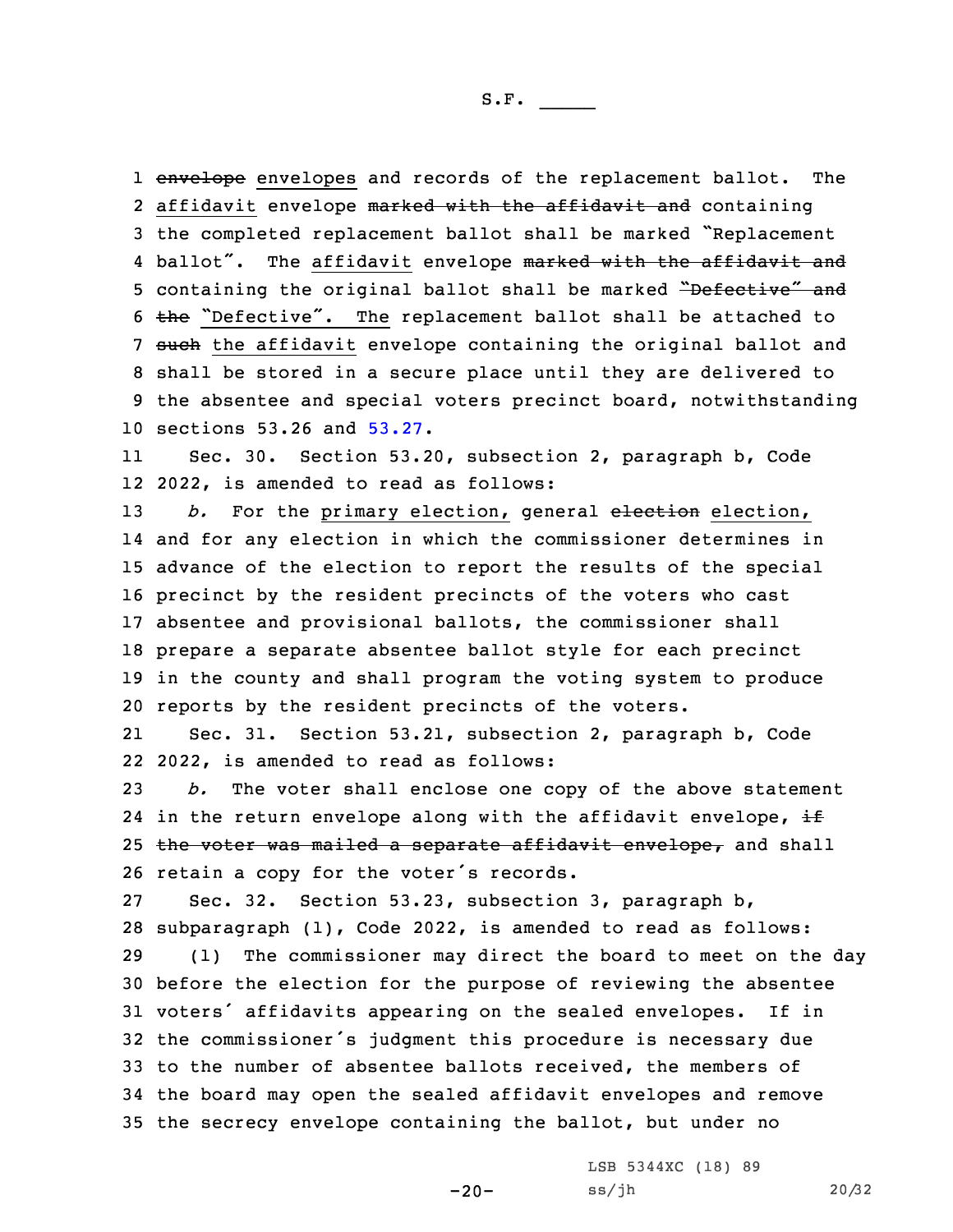1 circumstances shall a secrecy envelope or <del>a return</del> an affidavit 2 envelope <del>marked with an affidavit</del> be opened before the board convenes on election day, except as provided in paragraph *"c"*. If the affidavit envelopes are opened before election day pursuant to this paragraph *"b"*, the observers appointed by each political party, as defined in [section](https://www.legis.iowa.gov/docs/code/2022/43.2.pdf) 43.2, shall witness the proceedings. Each political party may appoint up to five observers under this paragraph *"b"*. The observers shall be appointed by the county chairperson or, if the county chairperson fails to make an appointment, by the state chairperson. However, if either or both political parties fail to appoint an observer, the commissioner may continue with the proceedings.

14 Sec. 33. Section 53.23, subsection 5, Code 2022, is amended 15 to read as follows:

 5. The special precinct election board shall preserve the secrecy of all absentee and provisional ballots. After the affidavits on the affidavit envelopes have been reviewed and the qualifications of the persons casting the ballots have been determined, those that have been accepted for counting shall be opened. The ballots shall be removed from the affidavit 22 envelopes <del>or return envelopes marked with the affidavit, as</del> 23 applicable, without being unfolded or examined, and then shall be thoroughly intermingled, after which they shall be unfolded 25 and tabulated. If secrecy folders or envelopes are used with provisional paper ballots, the ballots shall be removed from 27 the secrecy folders envelopes after the ballots have been intermingled.

29 Sec. 34. Section 53.25, subsection 1, paragraph a, Code 30 2022, is amended to read as follows:

 *a.* If the absentee voter's affidavit lacks the voter's signature or voter verification number, if the applicant is not <sup>a</sup> duly registered voter on election day in the precinct where the absentee ballot was cast, if the affidavit envelope 35 marked with the affidavit contains more than one ballot of any

-21-

LSB 5344XC (18) 89 ss/jh 21/32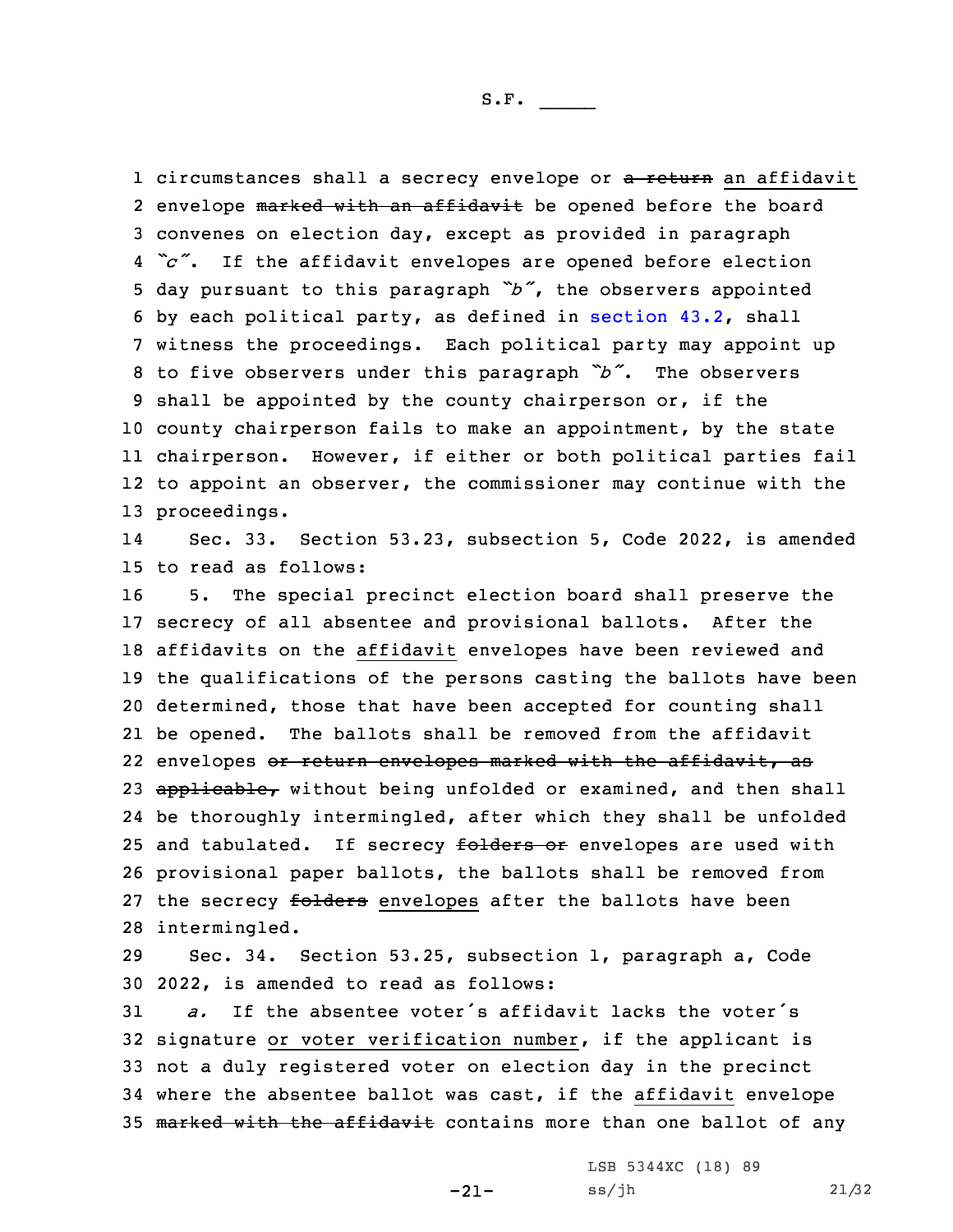one kind, or if the voter has voted in person, such vote shall be rejected by the absentee and special voters precinct board. 3 If the affidavit envelope or return envelope marked with the 4 <del>affidavit</del> is open, or has been opened and resealed, or if the 5 ballot is not enclosed in such the affidavit envelope, and an affidavit envelope or return envelope marked with the affidavit with the same serial number and marked "Replacement ballot" is not attached as provided in [section](https://www.legis.iowa.gov/docs/code/2022/53.18.pdf) 53.18, the ballot shall be rejected by the absentee and special voters precinct board.

10 Sec. 35. Section 53.25, subsection 2, Code 2022, is amended 11 to read as follows:

12 2. If the absentee or provisional ballot is rejected prior 13 to the opening of the affidavit envelope or return envelope 14 <del>marked with the affidavit</del>, the voter casting the ballot shall 15 be notified by <sup>a</sup> precinct election official by the time the 16 canvass is completed of the reason for the rejection on <sup>a</sup> form 17 prescribed by the state commissioner of elections.

18 Sec. 36. Section 53.30, subsection 2, Code 2022, is amended 19 to read as follows:

 2. At the conclusion of each meeting of the absentee and special voters precinct board, the board shall securely seal all ballots counted by them in the manner prescribed in section 50.12. The ballot envelopes, including the affidavit envelope 24 <del>if an affidavit envelope was provided</del>, the return envelope, and secrecy envelope bearing the signatures of precinct election officials, as required by [section](https://www.legis.iowa.gov/docs/code/2022/53.23.pdf) 53.23, shall be preserved. All applications for absentee ballots, ballots rejected without being opened, absentee ballot logs, and any other documents pertaining to the absentee ballot process shall be preserved until such time as the documents may be destroyed pursuant to section 50.19.

32 Sec. 37. Section 53.32, Code 2022, is amended to read as 33 follows:

34 **53.32 Ballot of deceased voter.**

35 When it shall be made to appear by due proof to the precinct

-22-

LSB 5344XC (18) 89 ss/jh 22/32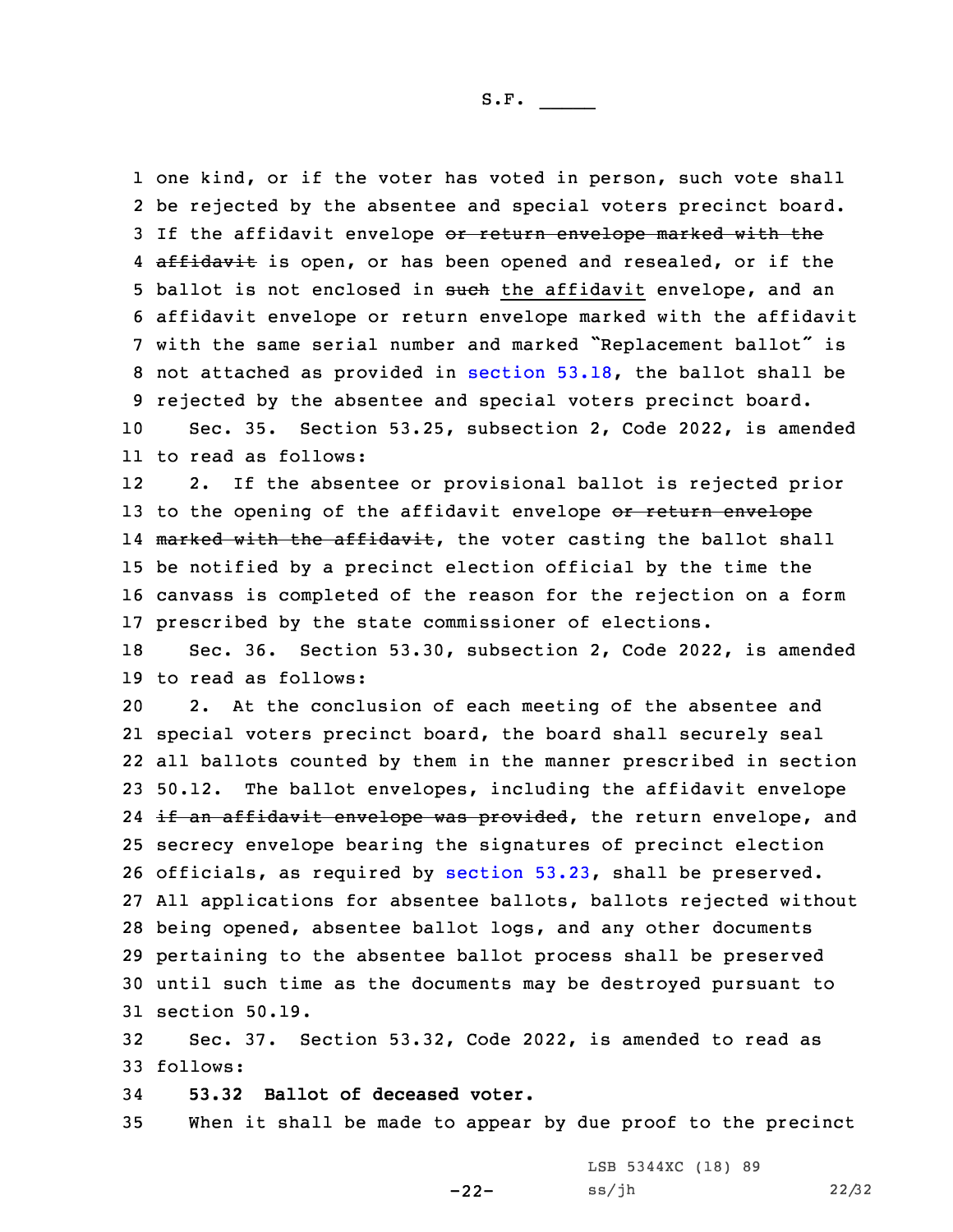election officials that any elector, who has so marked and 2 forwarded a ballot, has died before the <del>envelope marked with</del> 3 the affidavit affidavit envelope is opened, then the ballot of such deceased voter shall be endorsed, "Rejected because voter is dead", and be returned to the commissioner. The casting of the ballot of <sup>a</sup> deceased voter shall not invalidate the election.

8 Sec. 38. Section 58.4, subsections 1 and 2, Code 2022, are 9 amended to read as follows:

10 1. The names of members of each house, except the presiding 11 officer and the majority and minority leaders, written on 12 similar paper tickets, shall be placed in <sup>a</sup> box, the names of 13 the senators in their presence by their secretary, and the 14 names of the representatives in their presence by their clerk. 15 2. The secretary of the senate in the presence of the 16 senate, and the clerk of the house of representatives in 17 the presence of the house, shall draw from their respective 18 boxes the names of seven five members each. The majority and 19 minority leaders of each house shall also serve on the contest 20 court.

21 Sec. 39. Section 60.2, Code 2022, is amended to read as 22 follows:

23 **60.2 Clerk.**

24The secretary of state clerk of the supreme court shall be 25 the clerk of the court, or, in the secretary of state's clerk 26 of the supreme court's absence or inability to act, the elerk 27 of the supreme court secretary of state.

28 Sec. 40. Section 61.2, Code 2022, is amended to read as 29 follows:

30 **61.2 Clerk.**

31 The secretary of state clerk of the supreme court shall be 32 the clerk of this court; but if the person holding that office 33 is a party to the contest, the clerk of the supreme court, or, 34 in case of that person's absence or inability, the auditor of 35 state shall be clerk, or, in the clerk of the supreme court's

LSB 5344XC (18) 89

 $-23-$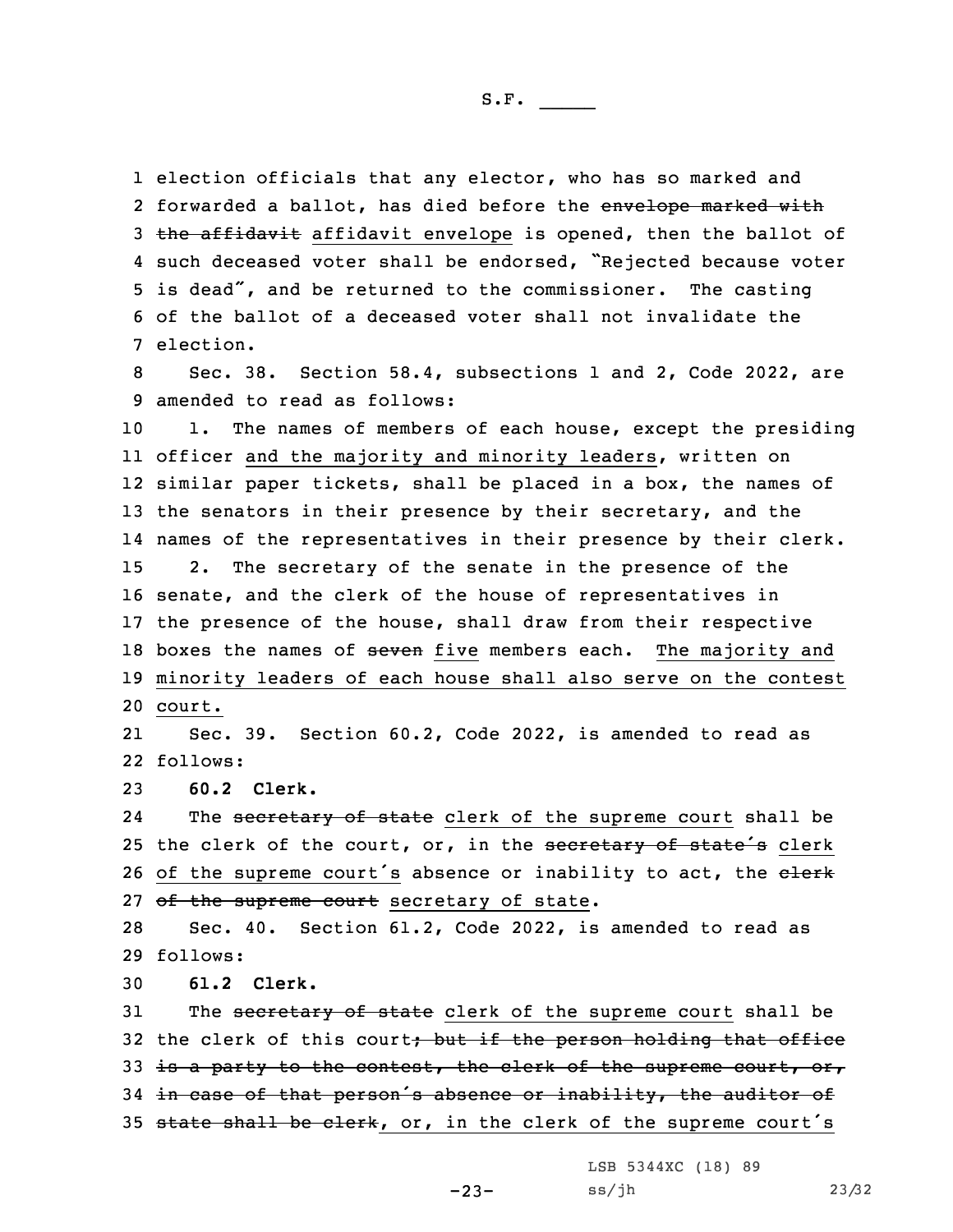absence or inability to act, the secretary of state. If the person holding the office of secretary of state is <sup>a</sup> party to the contest, the auditor of state shall be clerk. 4 Sec. 41. Section 68.9, subsection 1, Code 2022, is amended to read as follows: 6 1. When an impeachment is presented, the senate shall, after 7 the hour of final adjournment of the legislature as soon as 8 practicable, be forthwith organized as a court of impeachment for the trial thereof, at the capitol. Sec. 42. Section 69.14, Code 2022, is amended to read as 11 follows: 12 **69.14 Special election to fill vacancies.** 13 1. A special election to fill a vacancy shall be held for a representative in Congress, when Congress is in session or will convene prior to the next general election, or for <sup>a</sup> senator or 16 representative in the general assembly, when the body in which 17 such vacancy exists is in session, or the general assembly will convene prior to the next general election, and the governor shall order, not later than five days from the date the vacancy exists, <sup>a</sup> special election, giving not less than forty days' notice of such election. 22 2. In the event the special election is to fill <sup>a</sup> vacancy in the general assembly while it is in session or within forty-five days of the convening of any session, the time limit provided in this [section](https://www.legis.iowa.gov/docs/code/2022/69.14.pdf) shall not apply and the governor shall order such special election at the earliest practical time, giving at least eighteen days' notice of the special election. Any special election called under this [section](https://www.legis.iowa.gov/docs/code/2022/69.14.pdf) must be held on <sup>a</sup> Tuesday and shall not be held on the same day as <sup>a</sup> school election within the district. Sec. 43. Section 260C.15, subsection 5, Code 2022, is

32 amended to read as follows:

33 5. The votes cast in the election shall be canvassed and 34 abstracts of the votes cast shall be certified as required by 35 section 277.20. In each county whose commissioner of elections

-24-

LSB 5344XC (18) 89 ss/jh 24/32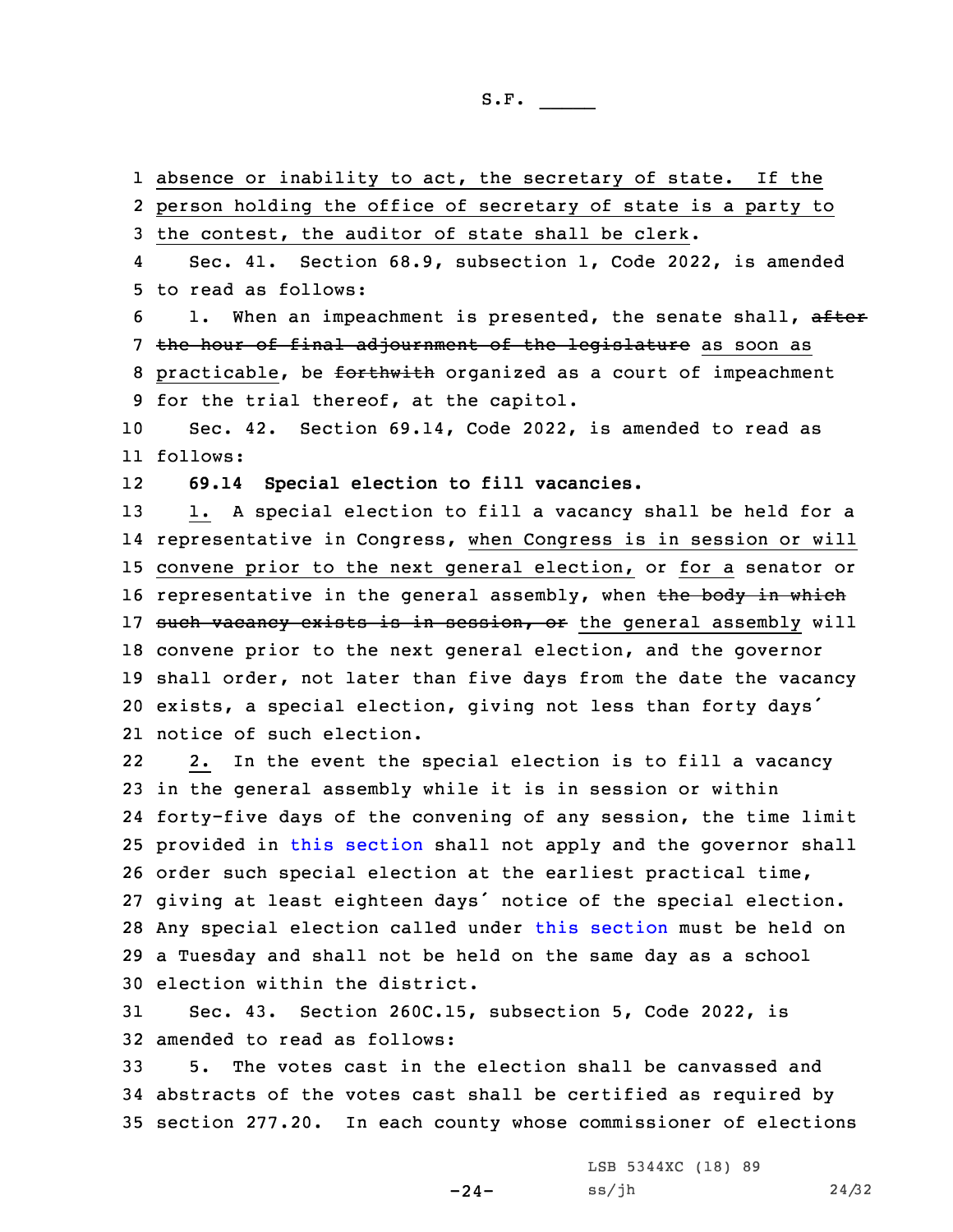is the controlling commissioner for <sup>a</sup> merged area under section 47.2, the county board of supervisors shall convene on the 3 second Monday or Tuesday after the day of the election to canvass the abstracts of votes cast from each county in the merged area, and declare the results of the voting. The commissioner shall at once issue certificates of election to each person declared elected, and shall certify to the merged area board in substantially the manner prescribed by section 50.27 the result of the voting on any public question submitted to the voters of the merged area. Members elected to the board of directors of <sup>a</sup> merged area shall qualify by taking the oath 12 of office prescribed in [section](https://www.legis.iowa.gov/docs/code/2022/277.28.pdf) 277.28.

13 Sec. 44. Section 277.4, subsection 4, Code 2022, is amended 14 to read as follows:

 4. Any person on whose behalf nomination petitions have been filed under this [section](https://www.legis.iowa.gov/docs/code/2022/277.4.pdf) may withdraw as <sup>a</sup> candidate by filing <sup>a</sup> signed statement to that effect with the secretary consistent 18 with section 44.9, [subsection](https://www.legis.iowa.gov/docs/code/2022/44.9.pdf) 5.

19 Sec. 45. EFFECTIVE DATE. Except as otherwise provided, this 20 Act, being deemed of immediate importance, takes effect upon 21 enactment.

22 Sec. 46. EFFECTIVE DATE. The following take effect January 23 1, 2023:

24The sections of this Act amending chapter 53.

25 Sec. 47. APPLICABILITY. The following shall not apply to 26 primary elections conducted in 2022 unless this Act is enacted 27 prior to March 23, 2022:

28 The section of this Act amending section 43.20, subsection 29 1.

30 EXPLANATION

31 **The inclusion of this explanation does not constitute agreement with** <sup>32</sup> **the explanation's substance by the members of the general assembly.**

33 This bill relates to the conduct of elections.

34 The bill provides that <sup>a</sup> political party that this

35 required by statute to publish <sup>a</sup> notice of <sup>a</sup> precinct caucus

 $-25-$ 

LSB 5344XC (18) 89 ss/jh 25/32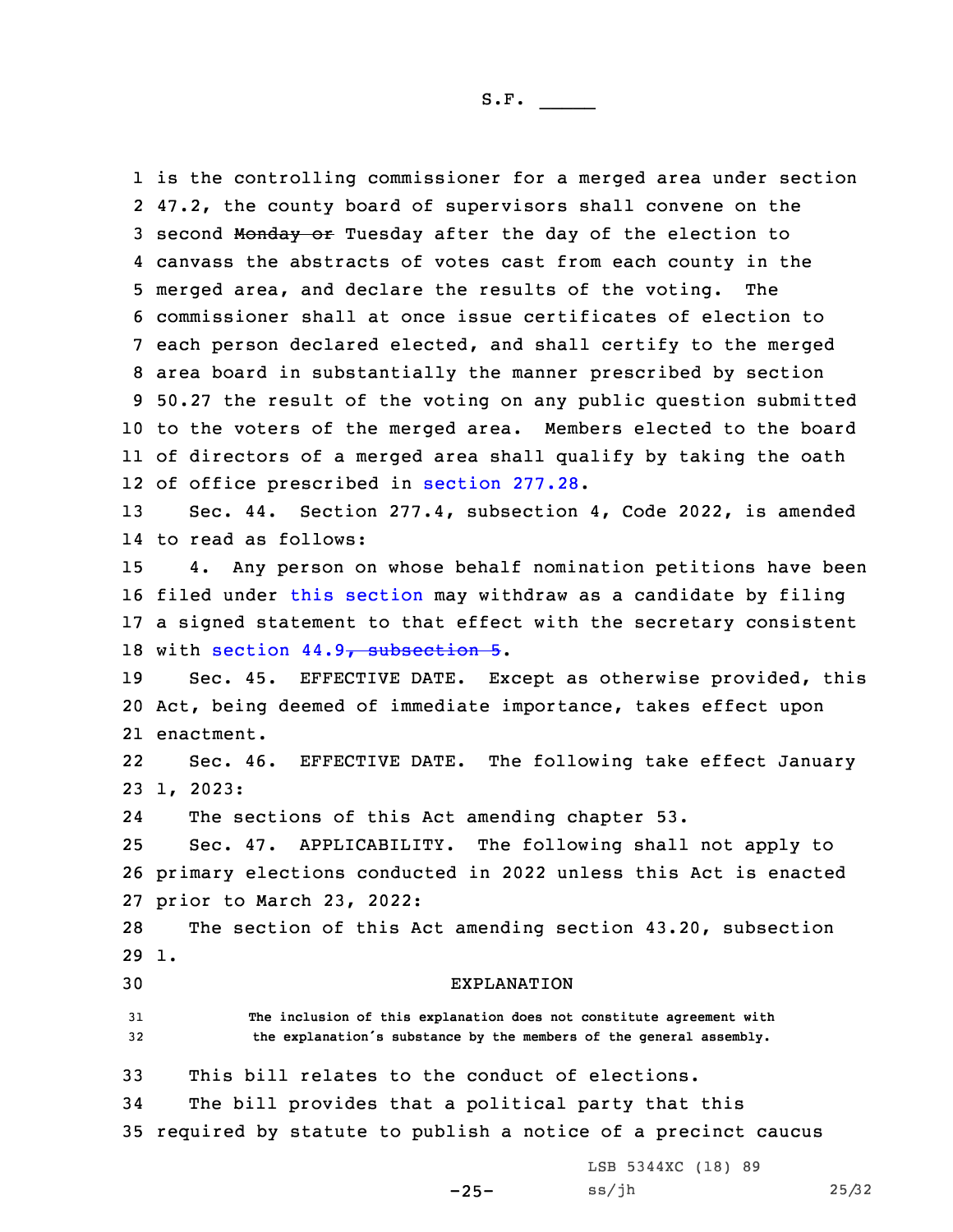in <sup>a</sup> newspaper of general circulation may, in lieu of such requirement, publish the notice, action, or other information in its entirety on the political party's internet site, if the political party maintains an internet site.

 The bill removes <sup>a</sup> requirement that nomination papers for an office to be filled by the voters of the county or for the office of county supervisor elected from <sup>a</sup> district within the county be signed by 2 percent of the party vote in the county or supervisor district, as shown by the last general election, or by at least 100 persons, whichever is less. Such petitions must be signed as provided in Code section 45.1. This change to the signature requirements does not apply to primary elections held in 2022 unless the bill is enacted prior to March 23, 2022.

 The bill changes the deadline for <sup>a</sup> person nominated to fill <sup>a</sup> ballot vacancy to withdraw by filing <sup>a</sup> notice in the office of the appropriate county commissioner of elections from 64 days before the date of the election to 67 days before the date of the election.

 The bill allows the state commissioner of elections and <sup>a</sup> county commissioner of elections or political subdivision of the state to accept funding only from lawful appropriations of public funds from the government of the United States or the state of Iowa for the purposes of conducting an election, or from lawful appropriations of public funds from <sup>a</sup> political subdivision of the state for an election conducted in the political subdivision. The bill prohibits the state commissioner of elections and <sup>a</sup> county commissioner of elections or political subdivision from accepting or expending <sup>a</sup> grant, gift, or other source of funding from <sup>a</sup> private person, corporation, partnership, political party, nonparty political organization, committee, or other organization for the purpose of conducting an election. The prohibition does not apply to the contribution of <sup>a</sup> building for use as <sup>a</sup> polling place. The bill does not prohibit the state

 $-26-$ 

LSB 5344XC (18) 89 ss/jh 26/32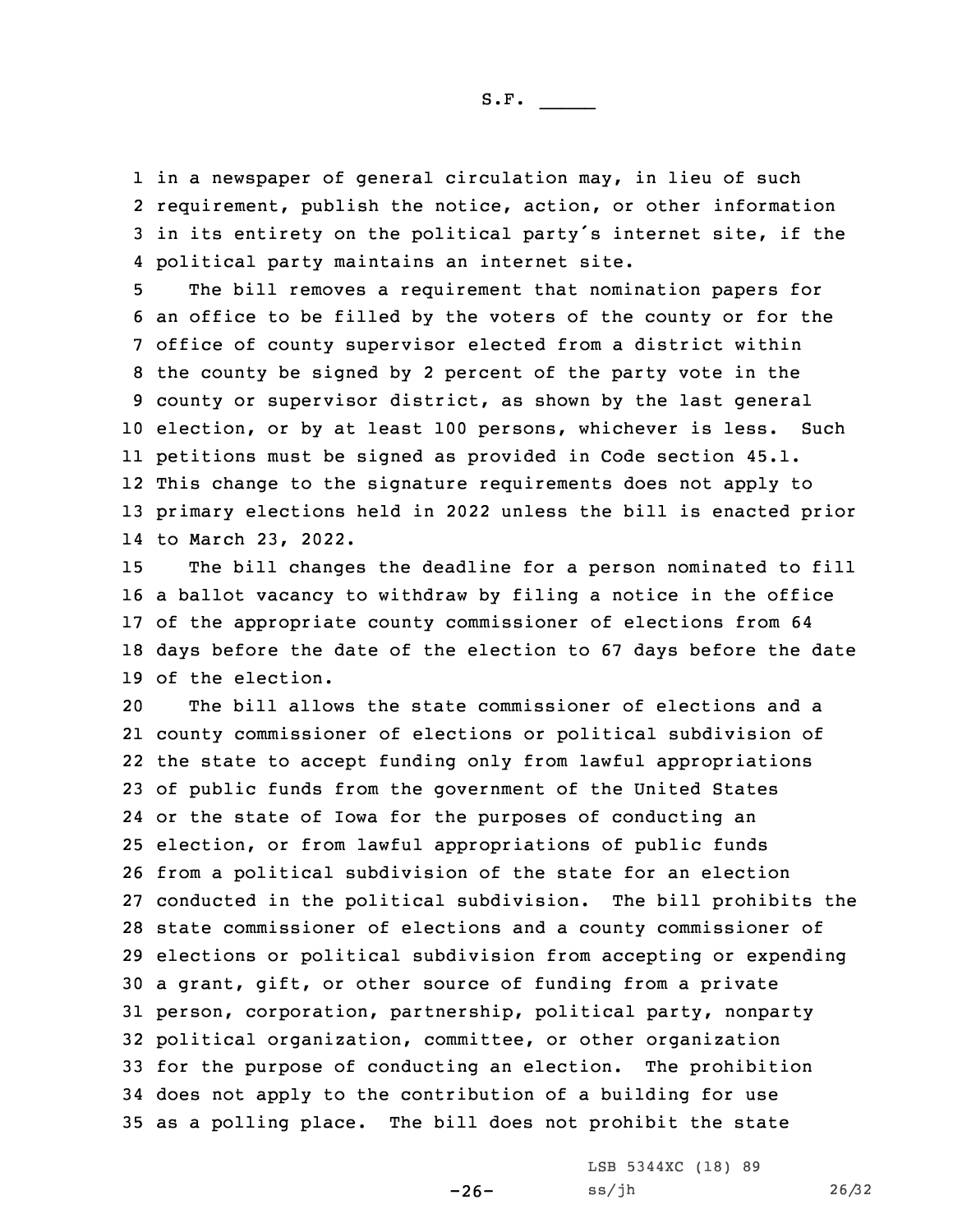S.F.  $\rule{1em}{0.15mm}$ 

 commissioner or <sup>a</sup> county commissioner or political subdivision from issuing and collecting fees as otherwise provided by law. By operation of law, <sup>a</sup> person who willfully violates this provision of the bill is guilty of election misconduct in the fourth degree, <sup>a</sup> simple misdemeanor. <sup>A</sup> simple misdemeanor is punishable by confinement for no more than 30 days and <sup>a</sup> fine of at least \$105 but not more than \$855.

 The bill requires <sup>a</sup> notice for an election to include the date the election will be audited, the location of the audit, and the hours during which the election will be audited. The bill also changes the earliest date that notice of an election may be published from 20 to 30 days before the date of the election.

14 The bill allows <sup>a</sup> county commissioner of elections to use an electronic election register in lieu of <sup>a</sup> paper register if the electronic election register is <sup>a</sup> product that has been certified for use in the state by the state commissioner of elections. The bill directs the state commissioner of elections to adopt rules regarding electronic election registers.

21 The bill requires <sup>a</sup> precinct election official to publicly announce the results of <sup>a</sup> canvass only upon the request of <sup>a</sup> person at the precinct. Current law requires <sup>a</sup> precinct election official to always publicly announce the results of a canvass.

 The bill requires the state commissioner of elections, in cooperation with county commissioners of elections, to conduct an unofficial canvass of election results following the closing of polls for regular city, regular school, primary, and general elections. Current law requires an unofficial canvass only for general elections. If <sup>a</sup> county commissioner of elections determines that all precincts will not report results before the office is closed, the bill requires the county commissioner to provide <sup>a</sup> written explanation as to why.

35 The bill removes the first Monday after an election as <sup>a</sup>

-27-

LSB 5344XC (18) 89 ss/jh 27/32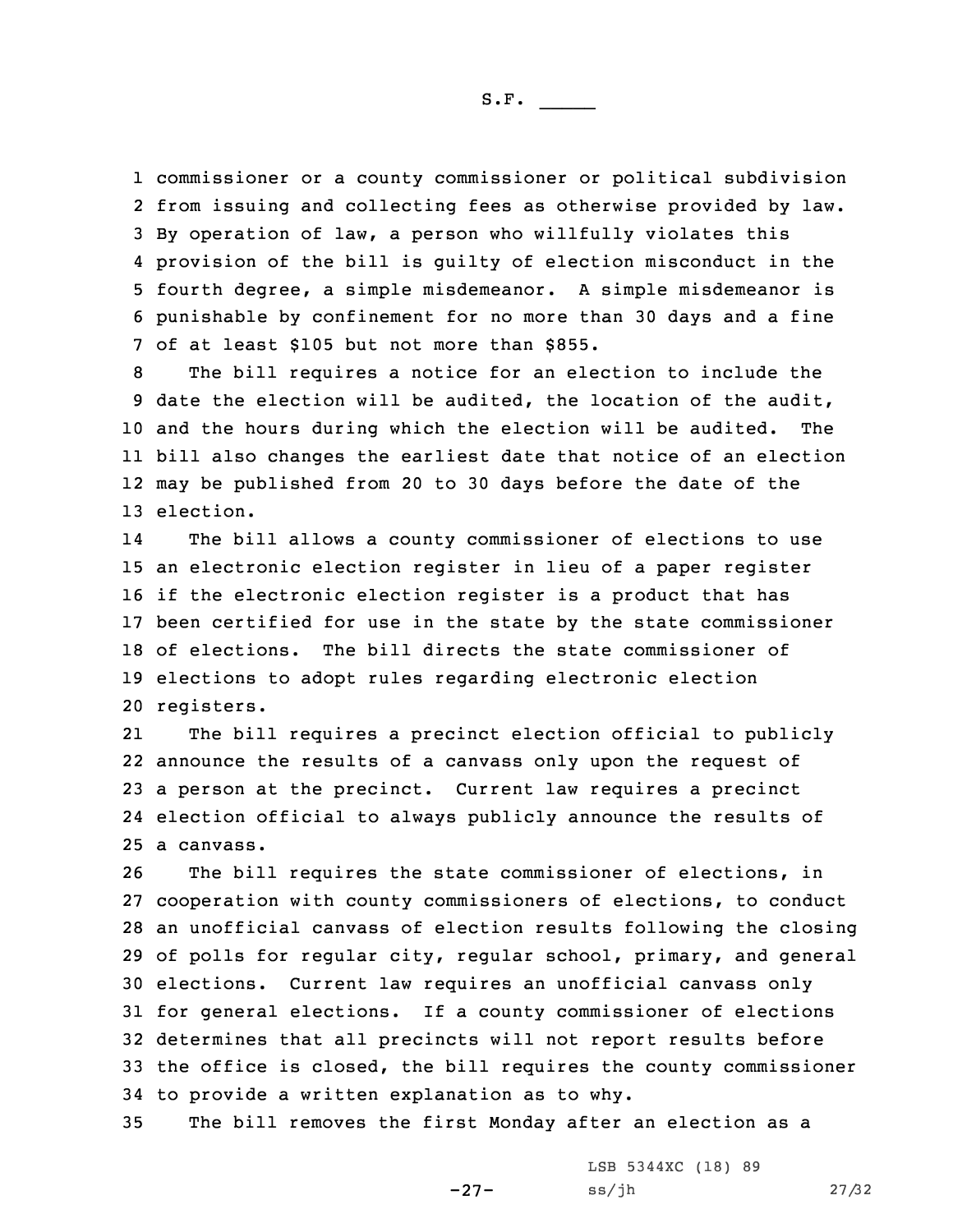1 possible date for canvassing an election.

2 The bill changes the deadline to request <sup>a</sup> recount from 5:00 p.m. on the third day following the canvass of an election to 5:00 p.m. on the second day following the canvass of an election. The bill requires <sup>a</sup> recount request to include all precincts in <sup>a</sup> county instead of only specified counties. The bill also requires the request to include whether the candidate requests only <sup>a</sup> machine recount or <sup>a</sup> machine recount followed by <sup>a</sup> hand recount. If <sup>a</sup> candidate requests <sup>a</sup> hand recount in one county, the bill requires the candidate to request <sup>a</sup> hand recount in all counties in which the candidate requests <sup>a</sup> recount. The bill imposes <sup>a</sup> fine of \$100 for each violation on <sup>a</sup> candidate who does not request <sup>a</sup> hand recount in all counties in which the candidate is required to do so. The state commissioner of elections shall then inform each other county to be recounted that <sup>a</sup> hand recount shall be conducted. The bill imposes similar requirements on recounts for public measures.

S.F.  $\rule{1em}{0.15mm}$ 

 The bill requires the county commissioner of elections to notify the state commissioner of elections by electronic mail when <sup>a</sup> recount is requested. If the apparent winning candidate in an election for which <sup>a</sup> recount has been requested cannot be contacted, the bill changes the deadline by which the county commissioner of elections must contact the chairperson of the political party or organization that nominated the apparent winner from four days after attempting to make contact to three 27 days.

 The bill changes the composition of recount boards based on the population of the county. For <sup>a</sup> county of fewer than 15,000 people, the board shall consist of <sup>a</sup> designee of the candidate requesting the recount, <sup>a</sup> designee of the apparent winning candidate, and <sup>a</sup> person who is <sup>a</sup> precinct election official selected by the chief judge of the judicial district in which the canvass occurs. For <sup>a</sup> county with <sup>a</sup> population between 15,000 and 49,999, the board shall consist of <sup>a</sup>

> LSB 5344XC (18) 89 ss/jh 28/32

-28-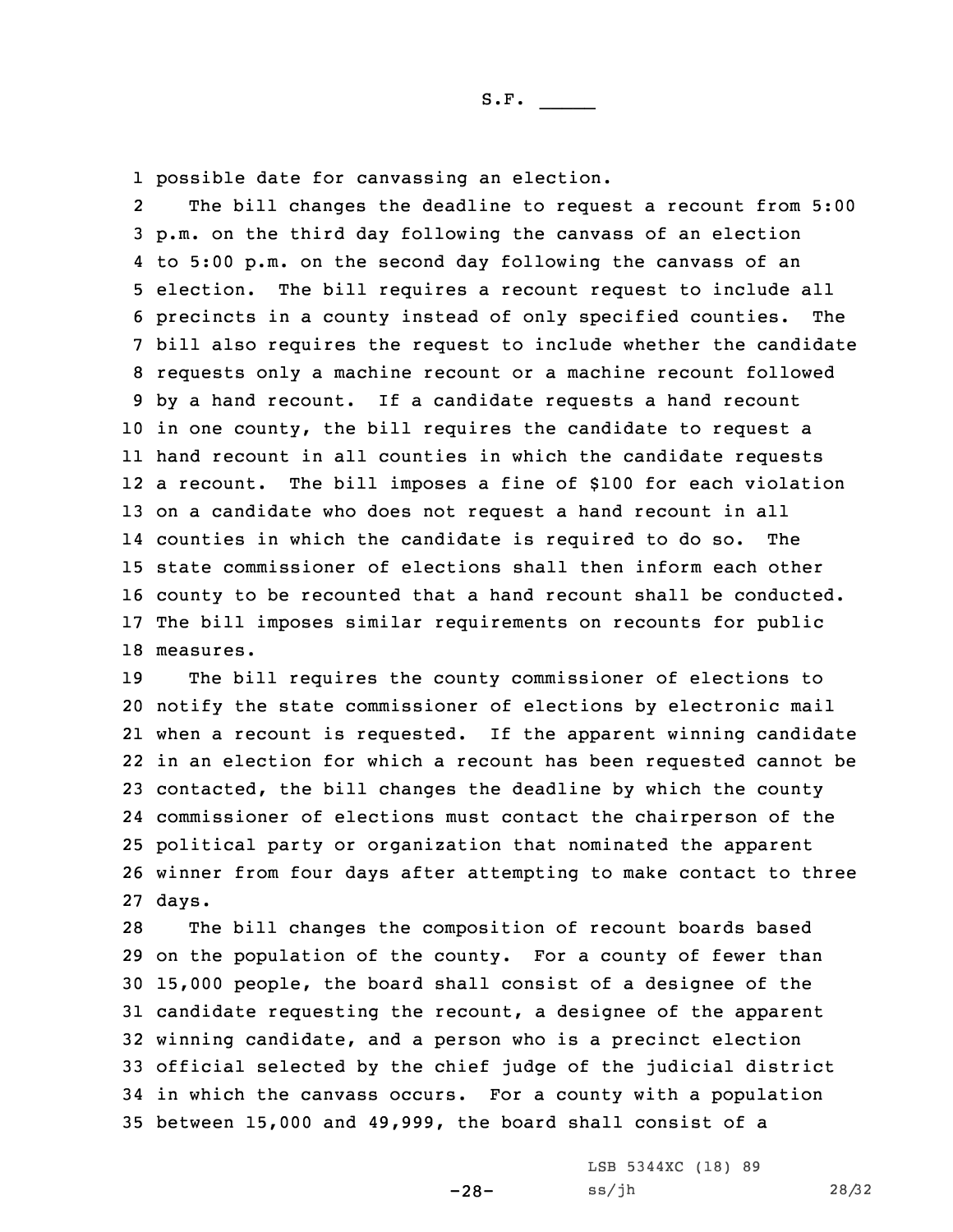1 designee of the candidate requesting the recount, a designee of the apparent winning candidate, and three persons who are precinct election officials selected by the chief judge of the judicial district in which the canvass occurs. For <sup>a</sup> county with <sup>a</sup> population of 50,000 or greater, the board shall consist of two designees of the candidate requesting the recount, two designees of the apparent winning candidate, and three persons who are precinct election officials selected by the chief judge of the judicial district in which the canvass occurs. Members appointed by the chief judge for the recount of <sup>a</sup> partisan election shall not be comprised of more than one-third of persons who are not members of either of the two political parties whose candidates for president received the most or next-most votes at the last general election for <sup>a</sup> partisan election and not more than <sup>a</sup> simple majority of members appointed by <sup>a</sup> chief judge shall be from the same political party or organization.

 The bill makes <sup>a</sup> similar change for recounts requested in <sup>a</sup> primary election for an office for which no candidate has received the required 35 percent to be nominated. Under current law, the recount board consists of one person chosen by the candidate requesting the recount, one person chosen by the candidate receiving the highest number of votes excluding the requestor, and <sup>a</sup> third person mutually agreeable to the board members designated by the candidates. The bill provides that the third person is instead <sup>a</sup> precinct election official selected by the chief judge of the judicial district in which the canvass occurs.

 The bill requires <sup>a</sup> recount board to be convened no later than 9:00 a.m. on the sixth day following the canvass of the election. The commissioner shall then inform the board whether the candidate requested <sup>a</sup> hand recount. The board shall direct the commissioner to retabulate the ballots using the automatic tabulating equipment using the same program as was used to tabulate the votes on election day unless the

-29-

LSB 5344XC (18) 89 ss/jh 29/32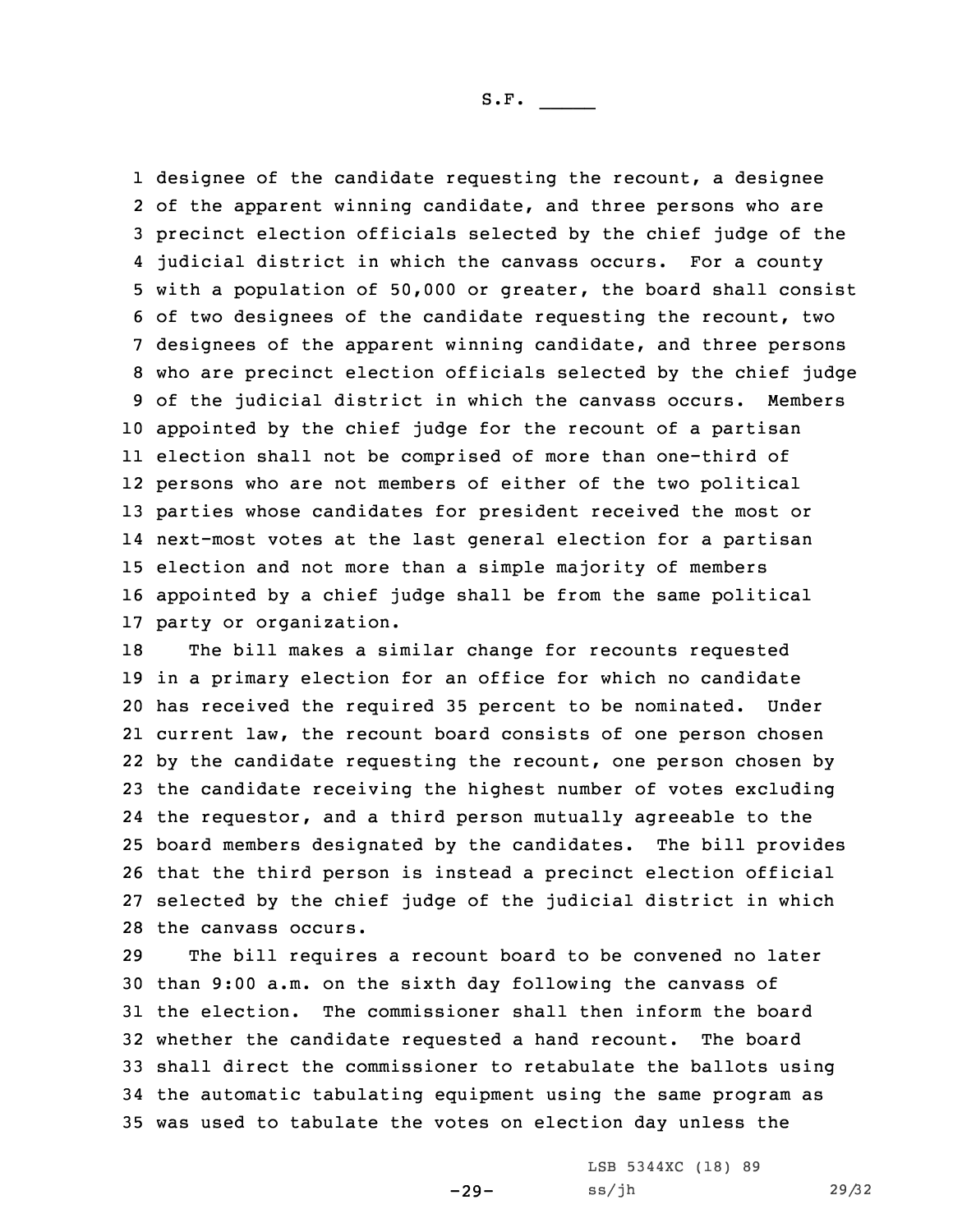program is believed or known to be flawed. The board shall recount only the ballots which were voted and counted for the office in question, including disputed ballots. After retabulating, the board shall compare the results to the abstract prepared pursuant to the county board's canvass and note any discrepancies. If the candidate requested <sup>a</sup> hand recount, the bill requires the ballots to be separated into categories and tabulated. The board shall then compare the results of the tabulation to the results of the canvass and the automatic recount. If there are discrepancies, the results of the hand recount shall control. The bill then requires the board to reseal and preserve the ballots.

 At the conclusion of the recount, the bill requires the board to make and file with the county commissioner of elections <sup>a</sup> report of its findings, signed by <sup>a</sup> majority of the board. The bill requires <sup>a</sup> recount board to include in its written report following the conclusion of <sup>a</sup> recount <sup>a</sup> full tally and accounting of ballots reviewed by the board. The report must allow the county commissioner of elections to correct the canvass of votes in the manner required by law, if applicable. The board shall file its report by 17 days after the canvass of an election for the offices of president and vice president, by 21 days after the canvass of an election for <sup>a</sup> state office or <sup>a</sup> seat in the United States Congress, and by 13 days after the canvass of any other election. The bill also requires the county board of elections to reconvene no later than 27 days following <sup>a</sup> presidential election to correct any errors identified by the recount board.

 The bill requires <sup>a</sup> petition for <sup>a</sup> recount of an election for <sup>a</sup> public measure to be submitted not later than two days following the canvass of the votes for the measure rather than three days. The bill changes the makeup of the recount board for <sup>a</sup> public measure by removing <sup>a</sup> designee named by the commissioner and <sup>a</sup> person jointly selected by that person and <sup>a</sup> designee named in the petition requesting the recount and

 $-30-$ 

LSB 5344XC (18) 89 ss/jh 30/32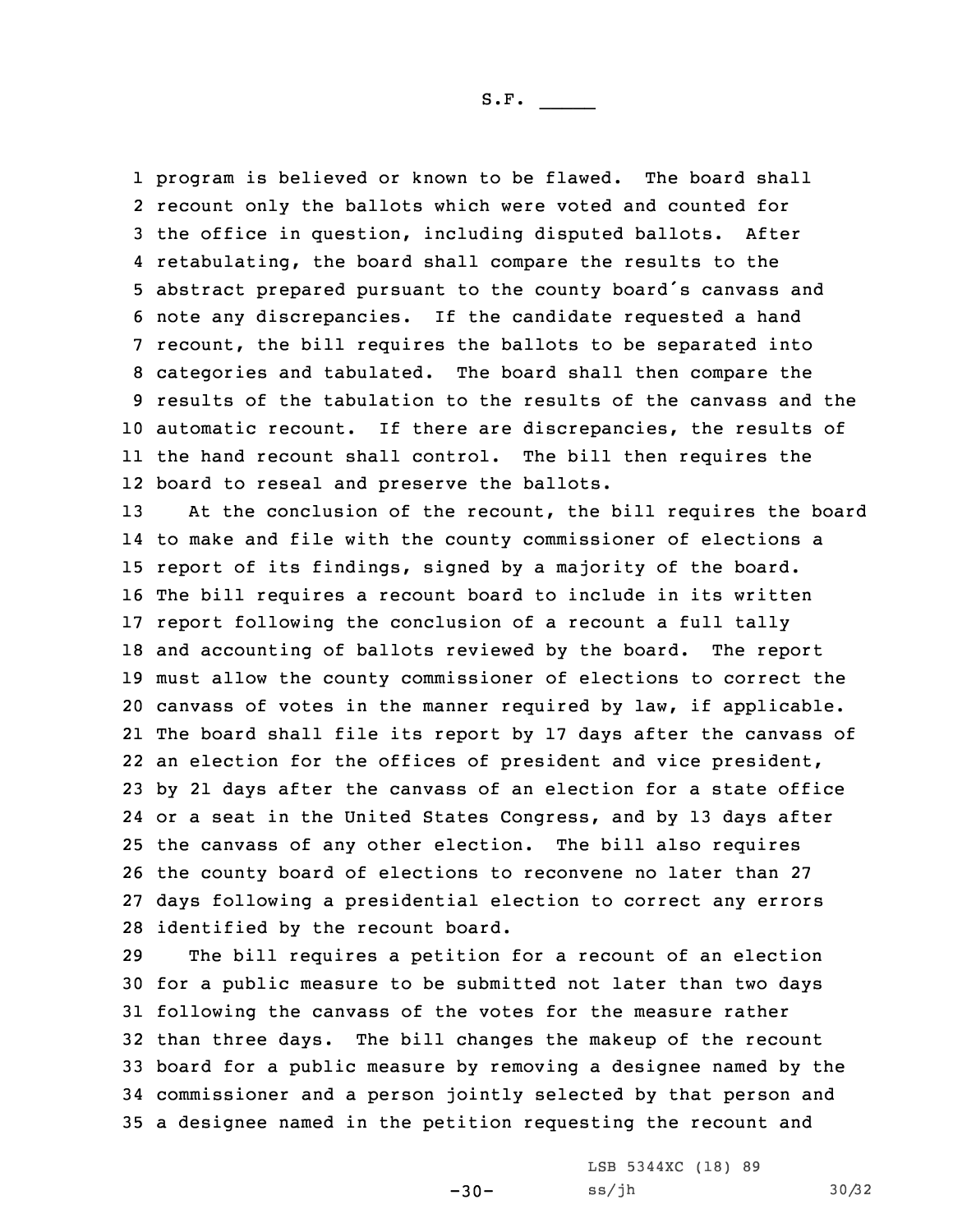S.F.  $\rule{1em}{0.15mm}$ 

 replacing them with two election officials selected by the chief judge of the judicial district where the canvass occurs. The commissioner shall convene the recount board not later than 9:00 a.m. on the sixth day following the county board's canvass of the election in question.

 Under current law, <sup>a</sup> county commissioner of elections may conduct an administrative recount if the commissioner suspects that voting equipment used in the election malfunctioned or that programming errors may have affected the outcome of the election, or if the precinct election officials report counting errors to the commissioner. The bill allows the county commissioner of elections to conduct an administrative audit if such circumstances exist. The bill allows political parties, defined in Code, to appoint observers to witness the audit. The bill requires an absentee ballot that is mailed to <sup>a</sup> voter to be enclosed in an unsealed affidavit envelope and with or in an unsealed return envelope, which shall then be enclosed in the delivery envelope. If the ballot cannot be folded so that all the voting ovals on the ballot will be hidden, the bill requires the commissioner to also send <sup>a</sup> secrecy envelope. The bill requires <sup>a</sup> registered voter to subscribe to an affidavit on an affidavit envelope by signing the envelope and writing the voter's voter verification number. The bill also requires return envelopes to have printed on them the deadline to return the ballot and the manner to track the status of the 26 ballot.

 The bill strikes <sup>a</sup> requirement that an affidavit envelope be considered to contain <sup>a</sup> defect if it appears to the county commissioner of elections that it was signed by <sup>a</sup> person other than the voter. The bill adds <sup>a</sup> requirement that an affidavit envelope be considered to contain <sup>a</sup> defect if the voter verification number on the envelope does not match the voter verification number on file for the voter.

34 The bill requires the county commissioner of elections to 35 prepare <sup>a</sup> separate absentee ballot style for each precinct in

-31-

LSB 5344XC (18) 89 ss/jh 31/32